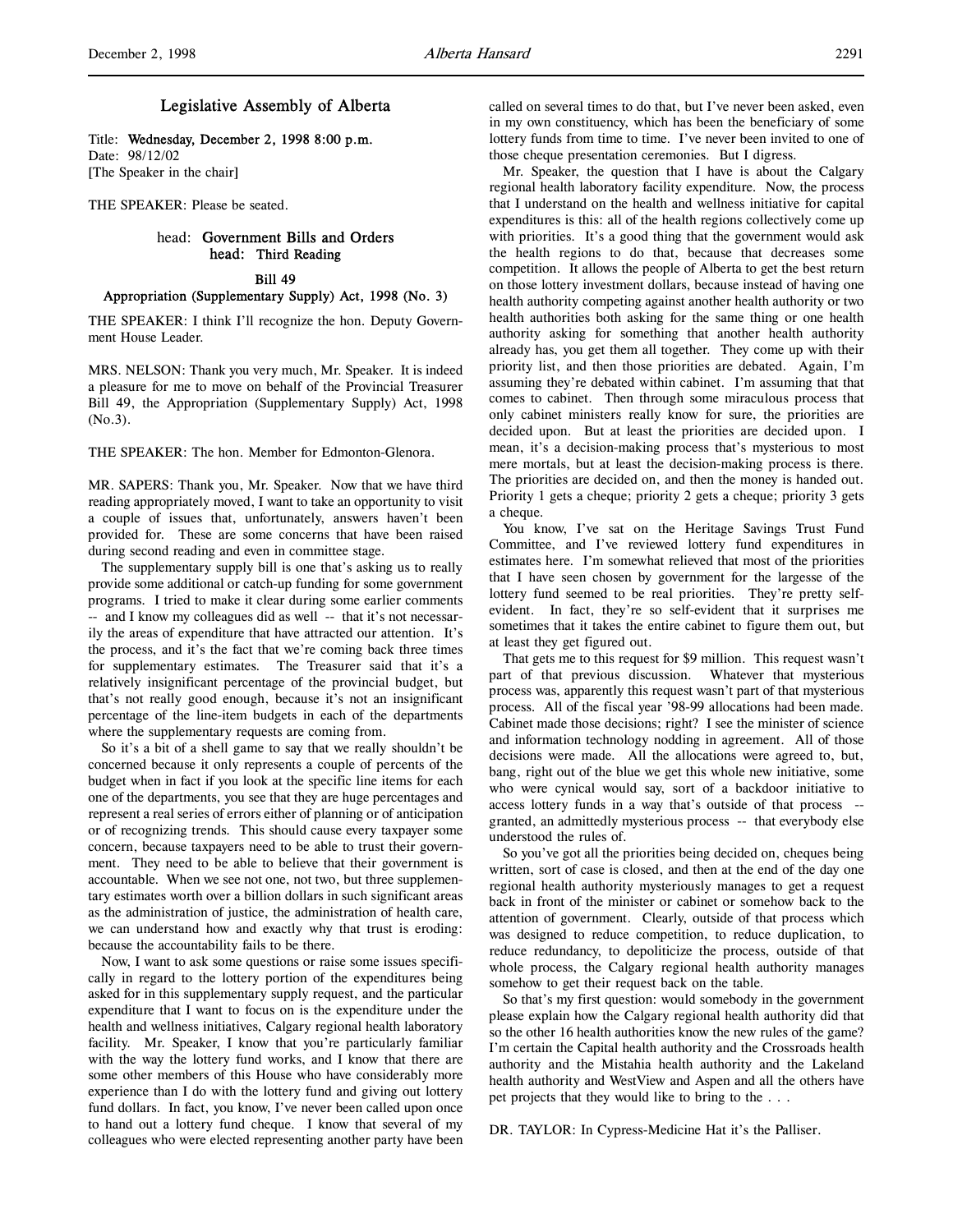MR. SAPERS: And Palliser, and Chinook, and East Central. Did I miss anybody?

I'm sure that every one of those health authorities have some pet projects that they would like to get the government's attention on. I am certain that every one of those health authorities has at least a \$9 million shopping list for capital expenditures, because even the Auditor General has said that the health authorities are undercapitalized by around \$100 million at least, and that's just on the replacement side, Mr. Minister. So please tell those health authorities what the new rules of the road are. How do they get the government's attention? How did they circumvent the process?

DR. TAYLOR: It's their Conservative MLAs, Howard.

MR. SAPERS: Oh, did the minister say that they need to have Conservative MLAs? Hmm.

Now, I'm not saying that this health and wellness initiative is not legitimate, important, not even critical to the wellbeing of the system. I'm assuming it must be, because I'm assuming that the minister and cabinet thought it was a nifty idea to give them the money, so it must be worth while. So this isn't on the merits of the expenditure; this is about the process. Tell the other authorities how to do it, because I know they have needs, and they want those needs addressed as well.

### 8:10

Now, the particular concerns about the Calgary regional health authority, a request in this supplementary supply bill, also strikes me as curious because the Calgary regional health authority laboratory services are operated by a public/private partnership I think called Calgary Laboratory Services or something like that. They'll forgive me if I don't have their corporate name exactly right. It's a public/private partnership, and I remember the discussions around that public/private partnership. Part of the discussion was: this will be better because we have access to private capital; we can bring in private capital; we have investors. MDS is listed on the Stock Exchange. Well, I better not say anything about it because I don't want be perceived as promoting or not a particular stock, but I understand that they're listed. So obviously this public/private partnership has access to private capital, and other health regions who didn't pursue the same public/private partnership model may not have similar access to private capital.

So I have to ask this question: if this public/private partnership can access private capital and they would access that capital specifically to buy new technology to make them more efficient, presumably so that on their private side they could be more profitable, why are we voting to give them 9 million lottery dollars? Why would we be subsidizing this public/private partnership in this extraordinary process? Now, it could be that there's a very legitimate reason, and I acknowledge that there may be a legitimate reason. The only difficulty is that nobody has said so. Nobody has explained what that legitimate purpose may be.

We have some other questions. What message is being sent to the other RHAs? One possible message -- and I know this would not be the intended message -- may be that favourites are picked amongst the regions, that if you come from one region, maybe you get treated in a different way. One of the things that I have been very, very diligent in is not pitting one health care region against another. I am afraid that the government hasn't been as diligent, because even if it's an unintended message, the message that's sent when you go outside the rules for one region is that you're treating them as special and different and better and that by definition all the others don't quite measure up. So if you don't want to send that message, government, you may want to

rethink this process.

Now, if the lottery funds for capital expenditures under the health and wellness initiative are supposed to be based on need and priority, what consultation was done to justify this extraordinary expenditure to support the Calgary regional health authority? Okay? It could very well be that this expenditure, as I said, is absolutely one hundred percent legitimate, necessary, called for, but again we don't know. We don't know whether the other health regions were involved. They are involved in that other process. Right? They are involved in the process where everybody puts their priorities on the table and they all talk about them all together, but we don't know whether that process was duplicated for this extraordinary request for expenditures.

We also don't know whether or not there is any relationship between this interim funding decision coming close to the end of the fiscal year, certainly in the dying quarter, and what's commonly referred to as the Laing report, which looked at some funding inequities and looked at some cross-boundary and interregional concerns. So if in fact this expenditure from the lottery fund is here because it's trying to deal with a pre-existing inequity and in fact Calgary is only getting its fair share because somehow it got the short end of the stick before, then somebody from government should say so. We are really in a quandary because we're being asked to endorse something that there has been no clarity about. I know that every member in this Assembly has been approached by or has approached on their own initiative a senior administrator or a board member of a regional health authority. I would be very surprised if there is one member in this Assembly who could stand in his or her place and say: "Everything's rosy on the health care front in my authority. Everything is rosy. There isn't a single problem. There's not a single need that we have." I don't think any of us could say that. So given that reality, we need to know whether or not Calgary is now being given something extraordinary because it is, as they say, redressing a wrong from the past -- it's something that may have been discovered during the Laing review -- or whether these are the new rules of the road and it's a free-for-all, that every health authority should just get to their favourite cabinet minister as quickly as they can and try to lobby for their favourite expenditure, or whether there's something else involved, whether there's something else at stake.

I wonder what this means for the coming fiscal '99-2000 process. What motivation is there for the regional health authorities to put all their cards on the table, to come right out front with all of their priorities if they think there's this backdoor to the treasury chest? They may decide that they're going to pursue this other process rather than the process that they were led to believe was the correct one.

I will leave those questions hanging until this point of time unanswered, and I will ask all members to consider those. If the government persists to use its majority to vote through this bill, to force it through just because they can, without answering the questions, well, that's their choice. They can be bullies if they want, but these are legitimate issues, and these issues deserve to be met with more than just some stony resolve: we're the government, so we're going to do it anyway, and we really don't care what the issues are that you raise.

I also want to come back for, well, three minutes and take a look at the Justice spending that's being requested. I noticed that in the Justice estimates we're being asked to vote another almost \$4.3 million. The explanation from the minister was that that money was going to be spent primarily to support changes to do with the justice of the peace program and the compensation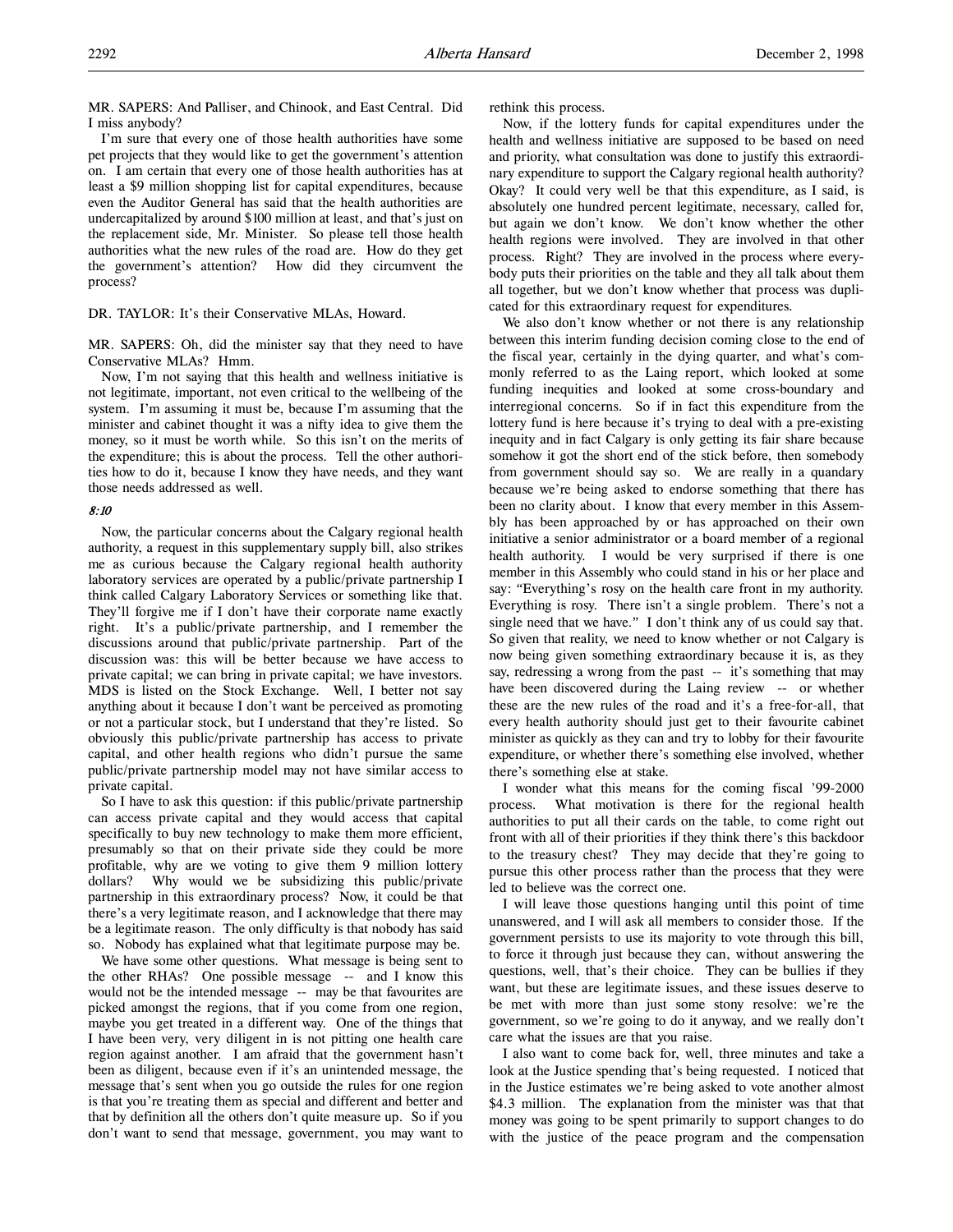changes for judges. It shows up in a variety of line items, including management services, court operations, et cetera.

I wonder whether or not someone from the government, the minister perhaps, can explain to us why we haven't seen similar attention being paid at this point in time, when we're dealing with supplementary estimates, when the Treasurer has already come back to the trough yet again, why he isn't coming back asking for some money to correct some deficiencies in spending in other parts of that department; for example, in the areas of crime prevention or provincial policing, the RCMP grants. I mean, we're being told that RCMP detachments are going to be shortstaffed. We're being told that certain programs are going to be cut down. Some of the community initiatives aren't going to go ahead. [interjection] These aren't federal cuts. These are when the RCMP are under contract to municipalities who can no longer foot the entire bill because their grants have been devastated by this government. So when the policing grants for local and provincial policing are cut to that extent, the job just can't get done the way that it should. While at the same time that I note that spending is down on crime prevention, spending is down on policing, I note that when it comes to First Nations policing, there's nearly a half million dollars overspent.

Now, normally I wouldn't be terribly concerned about that, because I would think that would be money well spent. I would have thought that up until today. Today a report was released which was devastating in its indictment of how First Nations policing is being run in this province. If we have underspending when it comes to First Nations policing, serious concerns raised about the administration of First Nations policing, and no action from the Minister of Justice, we're just left wondering about the priorities of that department.

Thank you.

### 8:20

MR. JONSON: Mr. Speaker, I would just like to make a few comments with respect to the member across the way's remarks as they pertain to the item related to Health. First of all, I think that no one is more aware than I am as Minister of Health of the need to balance priorities and be fair to the regional health authorities across the province, and I think I'm doubly aware of what is sometimes very healthy competition and rivalry between Edmonton and Calgary. But sometimes because you cannot always match everything perfectly, it leads to certain, usually temporary, differences or inequities from one period of time to another. But I would like to assure the hon. member that in terms of capital expenditure and in terms of equipment expenditure, we make every effort to be fair and to balance the needs of the regional health authorities, although our first priority is to respond to a definite need. When you work on that particular basis, sometimes you will not have just the same amount of money per capita, particularly for capital and equipment, going to Edmonton as it would to Calgary or to the WestView health authority, but we do try to meet the needs and to be fair about it.

Now, with respect to this particular item, we do, as funds are available -- and we have been fortunate in the health care system to be able to obtain funds from year to year for equipment needs. For instance, a major piece of equipment that will have some assistance from lottery funding that is going into the Capital health authority is the catheterization lab, which has been announced by the health authority because they're going ahead with it. But they certainly are looking for at least part of the cost to be provided as a special allocation, and we will be looking at those special equipment needs, high-tech needs all across the province.

In the case of Calgary this allocation of money, yes, is for a building, and it does involve the partnership or the arrangement between the private laboratory company -- I should say semiprivate laboratory company, because it's a joint entity owned partly by I think it's Kasper medical services incorporated or something and the regional health authority.

Now, their problem there is that while they have very adequate high-tech equipment as far as the actual laboratory work is concerned, that equipment and the staff and so forth are located in eight different sites around the city. Their request, rather than going for more equipment per se, was to have funding in this particular category for a building. So this particular allocation of money is for a building to consolidate the equipment and staff and the overall lab services of the Calgary regional health authority, which, if you think about it, will certainly lead to a great deal, I think, more efficiency, effectiveness as far as that particular service is concerned, and that is what the project is about.

#### THE SPEAKER: The hon. Member for . . .

MR. JONSON: Pardon me, Mr. Speaker. I forgot something.

Mr. Speaker, I think the other thing that should be kept in mind here is that across the province we are making an effort to meet some of the high-tech equipment needs. It will, of course, depend upon the availability of funds from Alberta Health's budget and ultimately in the year ahead with the new business plan. But we do look very carefully at the equipment needs.

The reason I wanted to go on is that there was one point that the member sort of had an inferred allegation about -- sorry; maybe I'm misinterpreting you -- and that is that no committee of MLAs sits around and looks through the lists of equipment and makes selections. Instead, the selections, the recommendations are made by people who are expert in the field of medical technology. They are the ones that set the priorities and recommend the list as far as equipment is concerned.

MR. SAPERS: To whom?

MR. JONSON: To the minister. And since I am quite aware of my limitations, except of course in the area of good judgment, I usually accept their recommendations, and of course ultimately it has to go through the Treasury Board approval process and budget approval process.

 Mr. Speaker, on that very important point I'd move to adjourn debate.

THE SPEAKER: On the motion set forth by the hon. Minister of Health, those members who agree please say aye.

SOME HON. MEMBERS: Aye.

THE SPEAKER: Opposed, please say no.

SOME HON. MEMBERS: No.

THE SPEAKER: The motion is carried.

## Bill 38 Public Health Amendment Act, 1998

THE SPEAKER: This is Bill 38 in the name of the hon. Minister of Health. I think we should call on him to move it.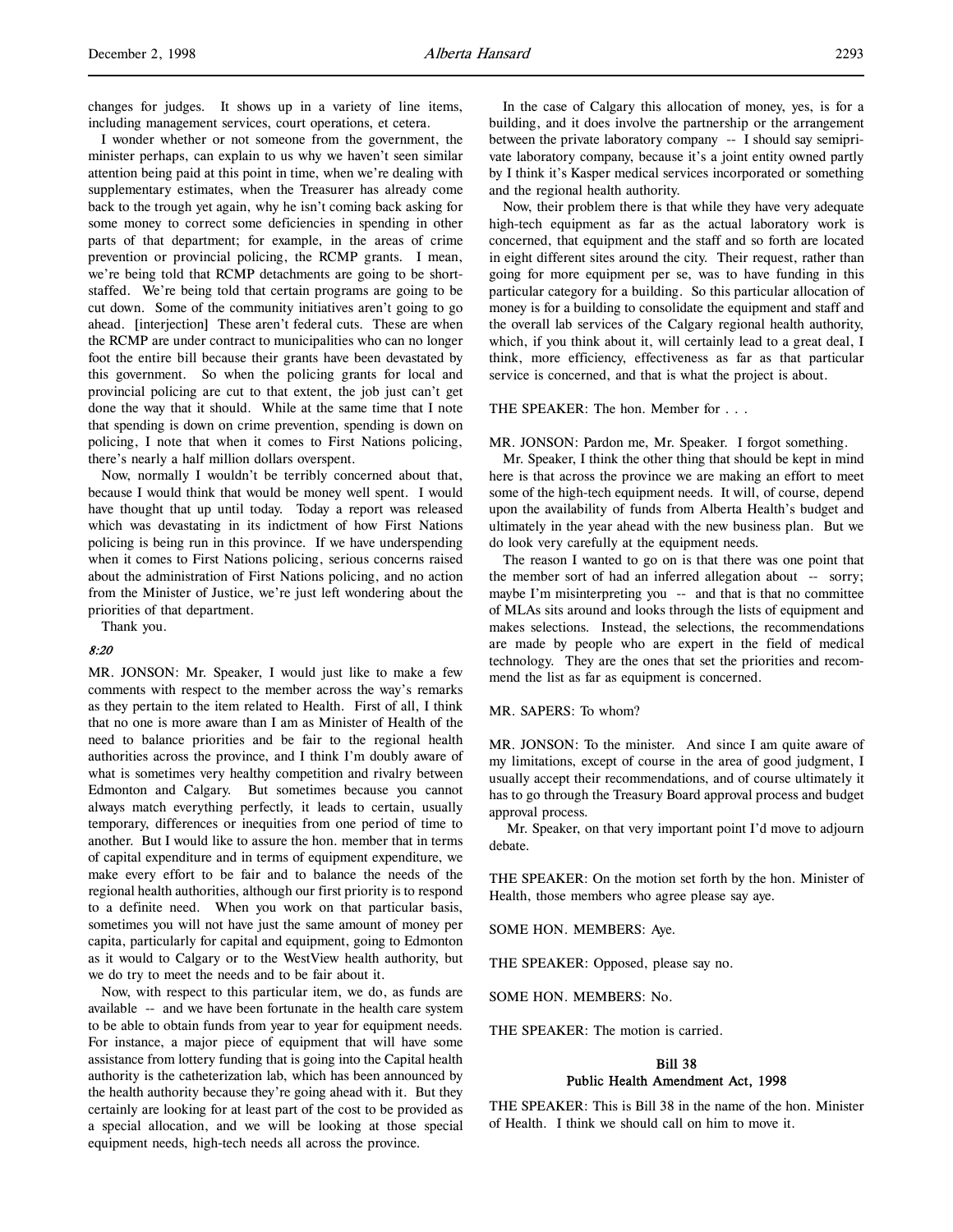MR. JONSON: Yes, Mr. Speaker. I wish to move third reading of Bill 38.

THE SPEAKER: The hon. Member for Calgary-Buffalo.

MR. DICKSON: Thank you very much, Mr. Speaker. I'm pleased to have the chance to speak yet again to Bill 38. I wanted to identify some of the things that in fact unfortunately have been lost sight of in terms of addressing this bill.

In 1998 what we know is that there is a movement in terms of public health, a movement away from dealing with just communicable disease and an attempt to sort of focus on the broader issue in terms of public health. And does Bill 38 address that broader focus of public health? Does it say to local medical officers of health -- does it address the determinants of health of a population? Does it address population health? It does not, Mr. Speaker. What Bill 38 does: it continues the preoccupation with communicable disease.

I think that from my opportunity to speak with people involved in public health in all regions -- well, I can't say I've spoken with people in every region about public health, but certainly in the major regions and many of the other 15 regions we've talked and there is a great deal of frustration. We hear some rhetoric about prevention. We hear some rhetoric about health promotion. But here we had a chance while we were addressing our public health statute to address some of those things, and we don't see it absent one provision. The one provision is something I'll come to in a moment, the power for the local medical officer of health to deal with issues that go far beyond communicable disease.

I also have to express -- and I think I've raised this before to the minister. I don't find in Bill 38 what ought to be there: some recognition of the regional inconsistency we have in terms of the way we deal with public health. If we look at Bill 38, is that addressed? Well, not in any direct sense, Mr. Speaker. We just heard a discussion a moment ago between the Opposition House Leader and the Minister of Health about treating the regions fairly and so on, and not wanting to get into that debate, what's interesting is that only six of the 17 regional health authorities in this province have individuals who are the local medical officers of health and have specialized training in the area of population health. In this statute why wouldn't we require as a minimum that the local medical officer of health would have at least a fellowship in community medicine?

## 8:30

What's happened in too many areas, Mr. Speaker, in Bill 38 is that we have regional health officers . . .

THE SPEAKER: The hon. Member for Calgary-Egmont.

## Point of Order Relevance

MR. HERARD: Mr. Speaker, under Beauchesne 640. I think we are in third reading at the moment, and in third reading we are to confine our comments to what is in between the front page and the back page of the bill, not what could have been, should have been, or what was discussed before. All of those things are irrelevant in third reading. I'm finding it very difficult to follow the hon. Member for Calgary-Buffalo, who constantly refers to things other than what is in the bill.

MR. DICKSON: On the question of relevance on the point of order, Mr. Speaker, my comment would be this. What Bill 38 does is make a host of changes to the primary public health bill in

the province of Alberta. I'm specifically not talking about amendments that were moved and defeated, and clearly there are rulings that that would be out of order. Surely I'm entitled to speak in a general way relative to the bill about elements of public health. What I'm attempting to come to -- the member has risen very early in my presentation. I intend, if not artfully then clumsily, to be able to connect the things I'm saying by way of introductory comments into specific elements and principles that we find in Bill 38. It seems to me that so long, at third reading, as speakers don't get into trying to reargue amendments that were unsuccessful, this has always been in my six years here an opportunity to reflect on where the bill leaves us in terms of Albertans, in this case in terms of public health. Those are the comments I wanted to make, Mr. Speaker.

THE SPEAKER: Okay. Having heard the debate with respect to this point of order, I think that the operative words in this case now of Calgary-Buffalo will be to find the artful connection.

### Debate Continued

MR. DICKSON: Thank you very much, Mr. Speaker. In terms of dealing with Bill 38, we're dealing with the responsibilities and the powers of the local medical officer of health. That's the very essence of the bill. That's what we're going in to do. We are expanding the powers of that local medical officer of health. My point, members, through the Speaker, is simply that it's a little bit like giving a very young kid a 383 four-barrel Superbee -- I'm dating myself -- and then finding that the driver is only 16 or 17 years old and simply doesn't have the responsible judgment to be able to use that massive power appropriately.

My point in speaking to Bill 38 and in fact urging members to carefully consider whether we want to pass the bill -- what we're doing is taking that 383 four-barrel Superbee and we're giving these powers to people. In many cases it's simply a physician in a region who has no specialized training. Many of these people may be excellent physicians. They may have had a course somewhere in the course of their medical training that addresses some of those population health factors, but not necessarily.

I think that if we want to be able to realize the promise Bill 38 teases us with, then what we would be doing is also ensuring that the driver behind the wheel of this very hot, high-powered, overpowered vehicle is somebody who's got that additional training. That's something that I've not heard the minister address. He's excellent in terms of standing in the House and attempting to respond to issues as they're raised in debate and at committee stage. If he's responded to this, I haven't heard him. I didn't hear him in terms of moving the bill. He's had the benefit and those 632 employees in the Department of Health have had the benefit of reading the commentary and the debate in this Assembly on third reading, and one would have expected that he'd be able to offer some measure of comfort with respect to that in terms of the qualifications of the driver of that overcharged vehicle.

Now, the other concern that had been raised with this bill I think has to continue to resonate with members. Those who were in the House when we talked at the committee stage may remember some of the concern around the provision that allows the medical officer of health to go in and start demanding information from anyone who is engaged in a practice that may compromise public health. I'm paraphrasing. It seems to me that without some safeguard, there is nothing in Bill 38 as it now stands to prevent that local medical officer of health from going into a casino, from going into a retail store that sells tobacco products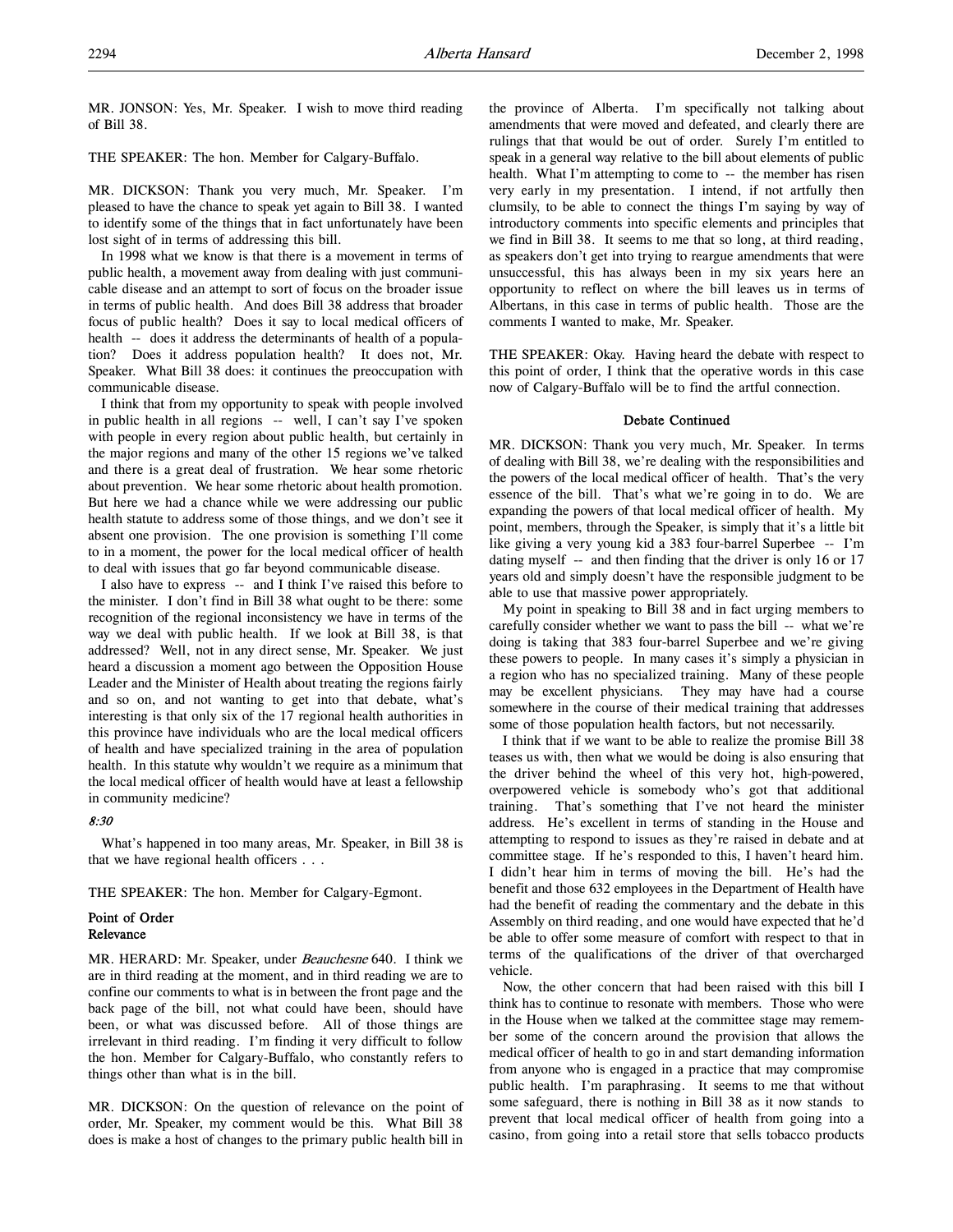-- and we can think of other kinds of examples -- and demanding information, demanding records and that sort of thing.

Now, there may be one balancing feature in the bill, and it does this: it addresses one anomaly. Currently in terms of public health it's not clear that the local medical officer of health is subject to direction from the provincial health officer. In fact, this is a positive move in the bill, because now what's happened is that Dr. Waters, the provincial health officer, has an ability to assert some leadership at a provincial level that would have to be followed at the local, regional level. That's a positive thing, but that's not adequate enough protection.

I think what we've got is this. We've got this situation where we still have the medical officer of health capable of going in and demanding information and documents. There are no limits. There are virtually no limits on the power that can be given. This is an extraordinary, extraordinary power that we are giving these people, and the Minister of Health may stand up and say about the new powers in Bill 38: "It's of little consequence. These are reputable people. They're credible people. They're not going to abuse the powers we're going to give them. They're going to act judiciously and appropriately."

You know, Mr. Speaker, to anybody here from Missouri, to anybody who has seen in the past where we've taken the government at its word, we sometimes find that there are defects, that there are omissions. We sometimes find that good people just left to their own resources don't always end up doing the right thing for a host of factors. I think that when members vote on this bill, deciding whether to support or not to support Bill 38 at third reading, they have to give some thought to: what are the checks and balances in terms of these very broad new powers that have been given?

I don't have so much a problem when it comes to communicable disease control. To me that's one thing, but the investigative powers that we're giving to the medical officer of health under this Bill 38, Member for Calgary-Egmont, allow that person to request information from anyone, including physicians, laboratories, individuals, and private businesses. It could include confidential patient information, lists of contacts, lists of clientele at businesses, information that normally could never be accessed by a peace officer. I just ask members to consider: do we want to create another level of police powers which are so extraordinary that they go beyond what CSIS and the RCMP and the Edmonton city police or the Calgary Police Service have? That's what's at risk here, members. That's what's at risk with this bill, and I'm having some real difficulty with it.

#### 8:40

You know, we have members in this Assembly who have trained at the General hospital in nursing, an excellent institution providing a uniformly high calibre of registered nurses in this province, nurses we can be proud of and who have worked hard and provided leadership in this community both in the nursing profession and in this Legislature. I expect that those members know what I'm talking about. I look around and I see some people who may be -- the Member for Calgary-Egmont had some difficulty understanding how I was speaking to the bill. The member for Calgary-Cross knows; she's been in the trenches. My colleague for Edmonton-Riverview knows. They've worked in a health care context, and they understand that sometimes wellmeaning people, well-meaning health professionals, can also make mistakes. I think that they know better than any of us the value in having some safeguards. They're not in this bill.

I'm not going to talk about the amendments that were passed or

defeated, but I ask members to reflect now as we consider supporting this initiative at this our very last opportunity as a Legislature to be able to impact this bill in any way: do we want to consider giving a message to our colleague the Minister of Health? Do we want to say to him, "Mr. Minister, although many positive elements are in Bill 38, there are some problems here too"?

I think we're sensitive, collectively and individually, to the potential for an overzealous local medical officer to storm into a business in downtown Medicine Hat. You can bet your bottom dollar that the two capable MLAs for Medicine Hat and Cypress-Medicine Hat would be getting phone calls. The Medicine Hat News would be doing a story on this. It might be happening in Edson. I would want those members to be able to say: you know, in the Legislature we made sure that a bill didn't pass unless there were some appropriate safeguards or checks and balances on the extensive, extensive powers that are being conferred here.

The other thing has been raised before, and I want to raise it again and ask the minister of health: if he won't do it by way of legislation, will he require that the provincial health officer provide us as legislators with a report in terms of what's happening with public health in this province? You know, in British Columbia that happens, and it would be amazing to members here, I think, to see the kind of light that it's brought. Just as the Ombudsman Act was brought in to shed light on areas of government activity that deserved to be illuminated, so can that happen in public health. What we're doing with this bill is giving these vastly greater powers to our health officers, but nobody's worrying that we're not adequately addressing the kinds of checks on their limits.

Police officers, to be able to go in and get a bunch of information, need a warrant. They have to go and see a judicial official. They have to swear an affidavit. I mean, they have to be able to satisfy -- they just don't burst into your office or mine or a constituent's place of business. But, you know, under Bill 38 they're going to be able to do that. Under Bill 38 they're going to be able to do that.

I hope that before we finish debate at third reading, we're all going to have an opportunity to reflect on some of those bigger issues, because they're raised squarely by this bill. We've talked about them a little bit at second reading, we've talked about them a little bit at the committee stage, and hopefully we'll hear some more informed and vigorous debate at third reading in terms of these issues. Frankly, if the Minister of Health, members, through the Speaker, afforded us some greater comfort, if he'd told us the rest of the plan for public health, maybe some of my comments would not be required. Maybe my concerns have already been effectively addressed by the minister in some other fashion, but I don't know that and probably nobody here knows that, other than the minister himself. So what we have to look at are the four corners of Bill 38, and there are some significant problems with it.

The other thing I'd ask members to reflect on before they vote on Bill 38 is the quarantine power. You know, there is nothing in the statute that defines an end term to how long a quarantine can exist. Think about it. I mean, any of us could be quarantined, and, you know, it's like getting thrown into a Mexican jail. You may never be heard from again. I maybe shouldn't use that specific example; maybe we're setting back North American free trade. There are few things I can imagine to be more frustrating than to be put into quarantine with no end limit. What are your rights when you're in quarantine? Would it be unreasonable to require that there be some safeguards? If it's a businessman, a lawyer in Edson, Alberta, who suddenly gets quarantined, you know, there could be some real problems with that. That hasn't, in my mind, been adequately addressed in the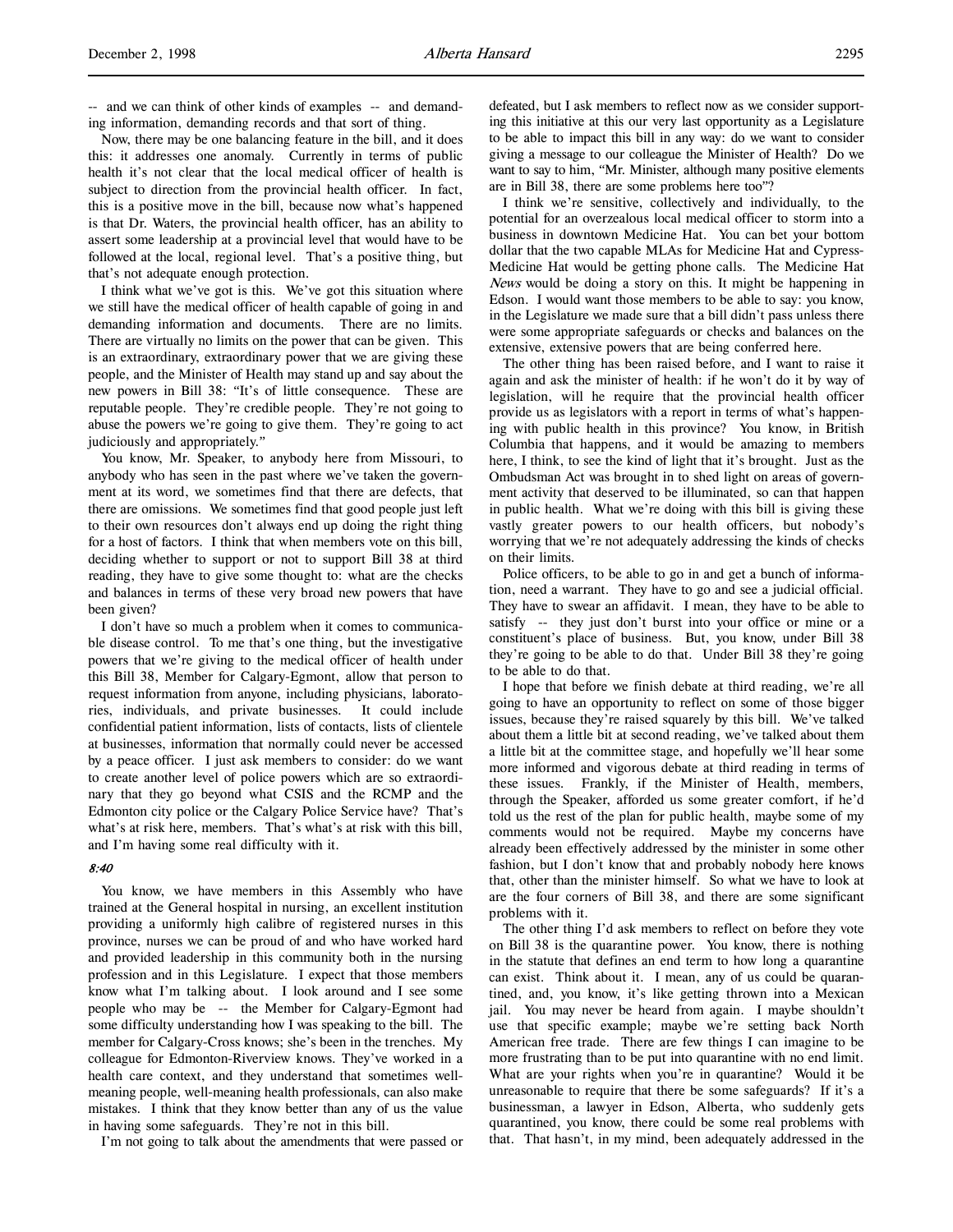bill. Since the minister's already spoken and he only gets to speak one time, maybe some of his colleagues may be better informed than I am and can give us the comfort I don't have.

I certainly wish the chief medical officer of health and the new deputy chief medical officer of health well, and I'm embarrassed, frankly, that we haven't been able to do a better job with this bill in terms of building in the kinds of safeguards, in terms of allowing them to be able to come in and report to the Legislative Assembly and inform all of us in terms of some of those issues. I regret that very much.

I'm trying to think of another way, members, that we'd be able to support the bill and still have a measure of comfort. I just am not sure what that is. So what I'm wrestling with is whether I vote against a bill that has some very good elements or I support a bill and trust the Minister of Health and the Department of Health to do the right thing. My colleagues tell me I'm very gullible, and it may be . . . [interjections] I'm not as cynical as some members in this Chamber. You know, I want to believe that the Minister of Health is always going to do the right thing in every case, and I'm really struggling here in terms of whether in this case that's going to be comfort enough. I guess each of us is going to have to sort of resolve that in our own way in terms of how we decide we're going to vote.

I think I've run out of time, but I'm looking forward to further informed debate. Thank you, Mr. Speaker.

### 8:50

THE SPEAKER: The hon. Member for Edmonton-Norwood.

MS OLSEN: Thank you, Mr. Speaker. Today I had the wonderful opportunity of touring the single men's hostel. [interjections] Well, it has not been a place that I have been inclined to stay. However, I have visited that particular facility in the past. I've visited the facility as a police officer and often to pick up certain individuals that I thought I could find there. [interjections] As a police officer, Mr. Speaker. I think the hon. members are getting a little carried away here.

Today, though, I visited this particular facility, and I realized that one of the biggest services they provide to the inner-city community is that of public health nursing and staff. They do an extraordinary job. However, they have had somewhere in the area of 3,500 different men come through that facility. Those men are homeless. Many of those men, many -- and I believe it was somewhere in the area of 50 percent -- had serious mental health problems, and along with the addiction problems, that particular statistic arose.

I thought about Bill 38 today. I thought about the powers of the chief medical officer, and I thought about the job that was being done by the nurse there. This nurse is a public health nurse and has been at that facility for 27 years; 38 years as a nurse in public health. She's able to stay there not because the health care system is well funded but because she cares about the people in the inner city, and the people in the inner city drastically need services for public health concerns. Those concerns are related to HIV and AIDS. They're related to tuberculosis, to other communicable diseases. When I was there today, it was a very sad state of affairs. Those folks there are vulnerable; they're very vulnerable. They're some of the saddest, saddest cases in society.

When I look at what this Bill 38 will allow, it allows the chief medical officer to step in and take over the powers of the regional health authority or medical officer of health if he or she believes they're not doing a good job. The other thing it does is allow the chief medical officer to designate any disease that is not already listed as a notifiable disease as a disease under surveillance, so

they can pick any one they want. It also gives tremendous investigative powers to the medical officer, and they're limitless. When I think about those powers in relation to those people, those vulnerable individuals in that particular facility, the Herb Jamieson Centre, it bothers me. It bothers me because that is an awful lot of power to wield over an individual, to have over an individual.

I become quite concerned when I read things that offer limitless power. The investigative powers given to the medical officer of health are so huge that he or she can request information from anyone, including physicians, laboratories, individuals, and businesses. There aren't any restrictions placed on what information can be requested, Mr. Speaker. It could be confidential patient information. It could be lists of contacts that a person may have had, a clientele. I become very concerned at that excessive power.

One of the things we always have to keep in mind -- and I really wish the minister would think about this when he's thinking about this particular bill -- is that when we enact legislation, we have to enact good legislation. We have to have legislation that can pass a number of tests, and some of those tests are that of the Charter of Rights. I just bring that into the picture because I believe sometimes the powers of the state can be very huge. And sometimes they have to be, but they have to also acknowledge that those people who can't stand up for themselves, those most vulnerable in society, like those men at the Herb Jamieson Centre, would be subjected to a medical officer's investigative powers. I'm wondering if that just doesn't marginalize these individuals more. So I have difficulty, Mr. Speaker, with this particular aspect of this bill.

I sit back and I think: when I was in fact a police officer and I wanted to get information from somebody, years and years ago it used to be fairly easy. Now it's not, and there are reasons for that. Because of abuses in the past, it has become necessary for all enforcement officers to live by a set of rules, and sometimes enforcement officers are the very people that create the barriers they have to battle. Having seen that in my previous job, I would feel very much that the individuals who would be subjected to the limitless powers of a medical officer should in fact be represented by somebody.

I'll go back to the Herb Jamieson Centre. If one of the individuals from that particular facility was quarantined or detained as a result of a particular disease . . .

MR. HERARD: Mr. Speaker.

THE SPEAKER: The hon. Member for Calgary-Egmont.

## Point of Order Relevance

MR. HERARD: Mr. Speaker, with all due respect, Erskine May 509 and *Beauchesne*. We're in third reading, and this show-andtell about her little trip to someplace is very interesting but has nothing to do with this bill. You know, we're here to do the work of the House and not to listen to these little sideshows and little side trips, and I wish the hon. member would confine herself to what's between the first page and the last page in third reading.

THE SPEAKER: The hon. Member for Edmonton-Ellerslie on this point of order.

MS CARLSON: Yes, Mr. Speaker. If you look in Erskine May, it specifically says that third reading is treated very similar to second reading, just slightly narrower in scope. Given that, I think the member is completely on track and that there is no point of order.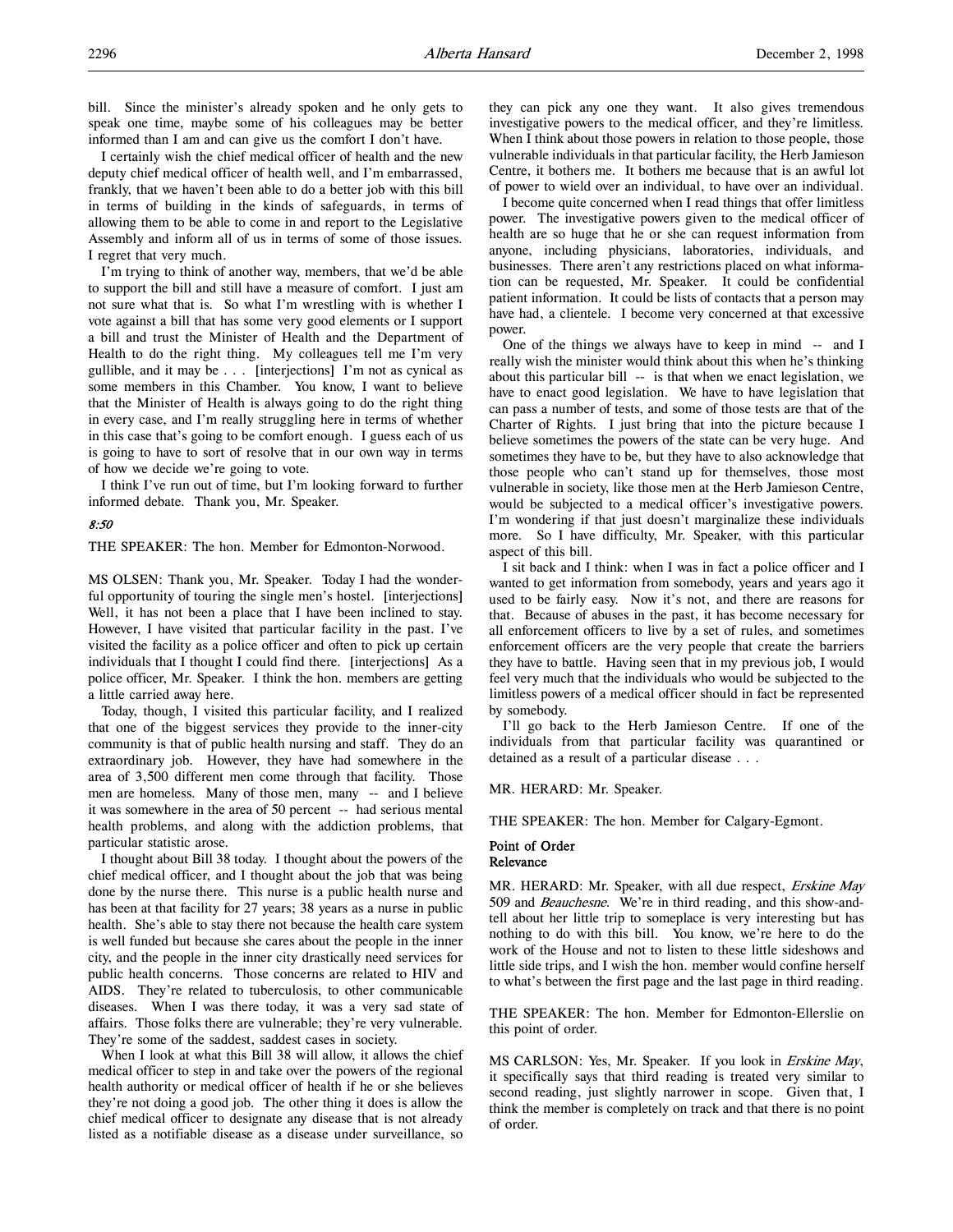THE SPEAKER: The hon. Member for Edmonton-Norwood on this point of order.

MS OLSEN: Thank you, Mr. Speaker. On this point of order. Third reading as described in *Beauchesne* under Stages of a Bill, page 195, 640(5): "The purpose of the third reading is to review the bill in its final form after the shaping it has received in its earlier stages." I am doing that, and I believe that I am speaking to the issues of public health and looking at the bill in its entirety and how it can impact people outside of this Legislature. So I don't believe there's a point of order at all.

THE SPEAKER: Communications is a wonderful art, and for communications to be effective, it means that one must be able to convey a message, but the receiver must be able to comprehend the message. One hon. member is suggesting that there is some variance from the attention to the bill. A bit of courtesy tonight. Let's see if we can just focus on the content of the bill.

#### 9:00 Debate Continued

MS OLSEN: Thank you, Mr. Speaker. On the content of the bill. All right then. Bill 38, on the content of the bill. We look in Bill 38, and we see a number of different sections that have been repealed. My concern of course is, as I've stated, one section that's been repealed. It presently reads:

3(1) The Board

- (a) shall advise the Minister on matters pertaining to the public health;
- (b) shall, on being requested to do so by the Minister,
	- (i) make investigations or inquiries into,
	- (ii) collect information relating to, or
	- (iii) conduct research into

any matter relating to the public health, and make its report in the manner and at the time specified by the Minister;

- shall, on being requested to do so by an order of the Lieutenant Governor in Council, hold public hearings for the purpose of receiving submissions on matters pertaining to the public health specified in the order, and make its report to the Minister in the manner and at the time specified in the order;
- (d) may engage the services of persons having special technical, professional or other knowledge in connection with an investigation, inquiry, research or public hearing it conducts;
- (e) shall hear appeals pursuant to section 4.

Well, under this new bill section 3 is being repealed, and it's being substituted with

3(1) the Board shall hear appeals pursuant to section 4.

(2) The Board may engage the services of persons having special technical, professional or other knowledge to assist . . .

## Speaker's Ruling Third Reading Debate

THE SPEAKER: Well, hon. member, there are several stages that one goes through pursuant to bringing a bill to conclusion. One is stage one, reading the bill. It's basically an introduction. Second reading basically deals with the principles of a bill. It's usually in committee that one starts looking at this clause and comparing it to that clause. Finally, when you get it out of committee, then you go into third reading, and the intent in third reading is to deal again with the broader general principles, right back to almost where we were in second reading.

So rather than sort of deviate and go back to committee, which I think we've already come out of, let's get back into third reading.

#### Debate Continued

MS OLSEN: Absolutely. I agree with you, Mr. Speaker, one hundred percent. I am getting there indeed.

My comment in relation to this is that I believe this bill chops the mandate in half. It's a narrower focus. The only thing the board can do, Mr. Speaker, is hear appeals, and there's no statute body to do any investigations. So given that, I think this bill in relation to public health absolutely narrows the mandate. In some respects it narrows the mandate of the board. On the other hand, it also increases the power of the chief medical officer.

I guess the other thing that I see as an issue here is this whole notion of the chief medical officer being allowed to designate any disease that is not already listed as a notifiable disease. In a sense that's not such a bad thing, but at what point do we have the background knowledge to determine whether this disease is in fact communicable or not and whether it becomes a public issue? No reasoning is required for the decision of the chief medical officer, and no restrictions are put in place. So again I go back to the power of that one individual. I am quite concerned that we're asking that particular individual to bear an awful lot of weight on his or her shoulders by giving that person such a broad mandate.

The other thing that sort of concerns me is that the bill gives the medical officer of health the power to quarantine individuals suspected of having communicable diseases. Again there are no limits placed on this power. The length of the quarantine is not defined. There is no requirement that the medical officer of health justify his decision to anyone. There's no requirement that tests be done to prove whether the individual does, indeed, have the disease that he or she is suspected of having.

All of us in our day-to-day work -- and I think about constituencies such as mine, where I am sure there are people with public health problems. In fact, in my own community there are public health problems. Those relate to the prostitutes on 118th Avenue. There are definitely public health problems there, Mr. Speaker. I guess this might be the only time that I would see that those powers would be valuable, valuable for the community.

Actually, now that I think of it, this could be exactly what I've been looking for. The public health problem in my community is that of prostitution, of condoms disposed of in people's backyards, needles, syringes lying around and the fact that a number of the young prostitutes in the neighbourhood have HIV. Right? So this might be the section that I could see the medical officer using in order to quarantine those johns -- yes, those johns -- that have visited with the prostitutes in my neighbourhood. That is the power I see for that medical officer of health. I see that being very, very instrumental in some future discussions on prostitution. This is very interesting.

However, I would hate to see the medical officer of health use this power on the vulnerable women, the young women on the street. I would rather see the other services available work for those women to help get them off the street. But I see this as a tool for the johns. If this bill passes, Mr. Speaker, I am going to look into this, because I think this may become very beneficial to me.

Now, one of the hon. members suggested that my visit to the Herb Jamieson Centre isn't particularly related to this bill. Well, I would argue that any facility that has as many public health concerns as the Herb Jamieson Centre, the George Spady Centre, in fact the city police cells, and all of those places -- those are the places where police officers, nurses, volunteers go to work. Those are the places where they may in fact come in contact with people who have diseases, and under this act the chief medical officer may or may not do something. But certainly it's always the vulnerable people that we talk about.

I also might add that I'm a mentor at Norwood school, Mr.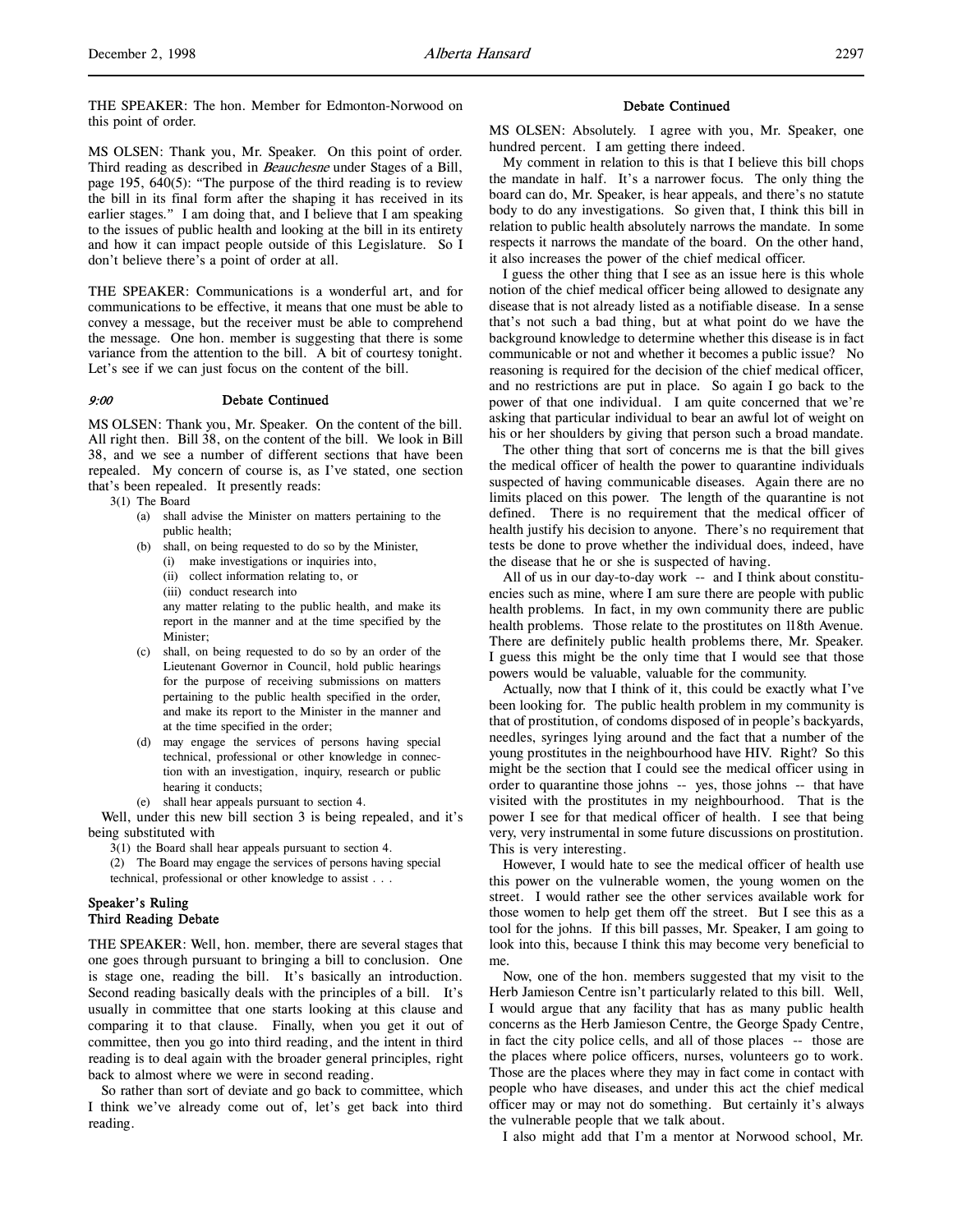Speaker, and the problem at a school such as Norwood is that there are also public health concerns. In fact, after . . . [interjections] Well, you know, it might benefit some other members to go into those schools. Yes, I do learn a lot, and the reason I learn a lot is that I learn about other people's vulnerabilities and where other people are in this space. That's why we're here. We're here to protect some of those people. If other members think that's funny, then I would suggest that maybe they're in the wrong business. We're here to make Alberta a better place for everybody, not just certain people, not just the advantaged people. So for that hon. member: maybe consider that next time you'd like to comment on the vulnerable in this province.

### 9:10

Mr. Speaker, my time is running out here, and I hate to see that happen because I'll never get another opportunity to speak to this bill. I was speaking about Norwood school, and I think about the public health problems in that school and the vulnerable people in that school. In fact, those are the people I would be concerned about in terms of the power of the chief medical officer. I'm quite concerned that the minister may not have reflected on those issues enough when it comes to looking at the individual powers of the chief medical officer.

I guess, Mr. Speaker, I am ready to take my seat, and one of my colleagues, I'm sure, will speak to this.

Thank you.

THE SPEAKER: The hon. Member for Edmonton-Ellerslie.

MS CARLSON: Thank you, Mr. Speaker. I'm happy to speak to Bill 38 at third reading.

I've had an opportunity now to spend some time going through all of the previous debate, the amendments that we've seen go through on this bill, some of the information that was available in the spring when we spoke to it, and I really have a problem supporting this bill, Mr. Speaker, as it stands. I think that what we see here is definitely a gap in terms of accountability, for me a gap in terms of the provisions for investigations and analysis and research. If the bill as proposed here is passed, that concerns me. I think that public health, as we have seen it in this province, has been focused on communicable diseases. In fact we've seen this as being a preoccupation with the health system. There are so many other places we need to take a look at that really deserve attention, and I'm concerned that none of these issues, none of these real population health concerns have been addressed in this bill.

Let me speak to some of the environmental health issues that are out there right now. We have quite a number that, properly written, perhaps this bill could have addressed, but unfortunately it really doesn't. We could start with the arsenic that's been found in the Cold Lake area. There's certainly a public health issue there, and had there been the kind of focus in public health where we would look at all issues across the province that are of health interest rather than just communicable diseases, we could have seen perhaps some investigation earlier into the higher incidence of arsenic. We now see that there is some participation at this level there, but it is not at all in the kind of focus that we would have wanted to see.

There's a real problem when we see arsenic in higher contaminations in water. Particularly, there is a vulnerability for people who are old and people who are very young. When they take showers, when they bathe, when they put their hands to their mouth, the arsenic seeps through the skin, they become contaminated, and there are serious health risks with that. Well, if we

had the kind of focus in this bill that looked at population health concerns, I'm sure this would have been addressed much sooner.

We brought this particular issue to the government's attention way back in 1990 for the very first time, and perhaps something could have been investigated then and resolved now. Over the past year there's been a number of communications between myself and the minister of the environment on this issue, tablings from concerned residents. Those tablings went not only to the minister of the environment but also to the Minister of Health. Had there been the kind of mandate which this bill could have addressed, we would have seen, I think, a much speedier resolution of that problem.

Now what we're seeing are massive dollars being spent to just discuss the issue by Imperial Oil, who is the main operator in the area, who has had to grant intervenor funds to individuals in the area. The government is now moving to the stage where they are seriously representing themselves at those hearings. We're talking now about a huge expanse of time and money, both on the government's side and on industry's side, to come to some resolution, and if we had seen a better mandate, as could have been done in this bill, under public health, if we had seen this from a public health perspective, which is really the issue at hand -- it's in the water and in the ground, yes, but why does that matter to us? Because it's a public health issue. If it would have been addressed in this area, I'm sure that we would have seen a resolution to this much, much sooner, Mr. Speaker. In the absence of that, we have to wonder why this government doesn't do that kind of . . .

THE SPEAKER: The hon. Member for Calgary-Egmont.

#### Point of Order Relevance

MR. HERARD: Mr. Speaker, I hate to bring this up again, but under Beauchesne 620 and Erskine May 509. All we've heard from the hon. member across the way is what should have been, ought to have been, or, you know, what isn't in the bill. We need to be discussing what's in the bill, not what isn't in the bill.

THE SPEAKER: Perhaps the hon. Member for Dunvegan wanted to participate?

MR. CLEGG: No.

THE SPEAKER: No? Fine.

The hon. Member for Edmonton-Ellerslie.

MS CARLSON: Thank you. I think if you were to look at *Erskine* May under Relevance in Debate, we see there that the "relevance of an argument may not always be perceptible," but it is there. It's a windy road, and in fact, Mr. Speaker, we've seen you in many instances before when you were speaking in this House take a nice windy road to get where you were going. But you always got there, and I have every intention of getting there too. So there's no point.

THE SPEAKER: Well, the hon. member certainly has quoted Erskine May at page 372, rules governing the contents of debate, very, very much correctly. It certainly does say that "the precise relevance of an argument may not always be perceptible." I suspect, though, that the plea being made by the hon. Member for Calgary-Egmont is that perhaps he would like to see the perception become reality. A similar kind of admonition was given to the Member for Calgary-Buffalo in terms of his utilization of the word "artful" in arriving at his conclusion.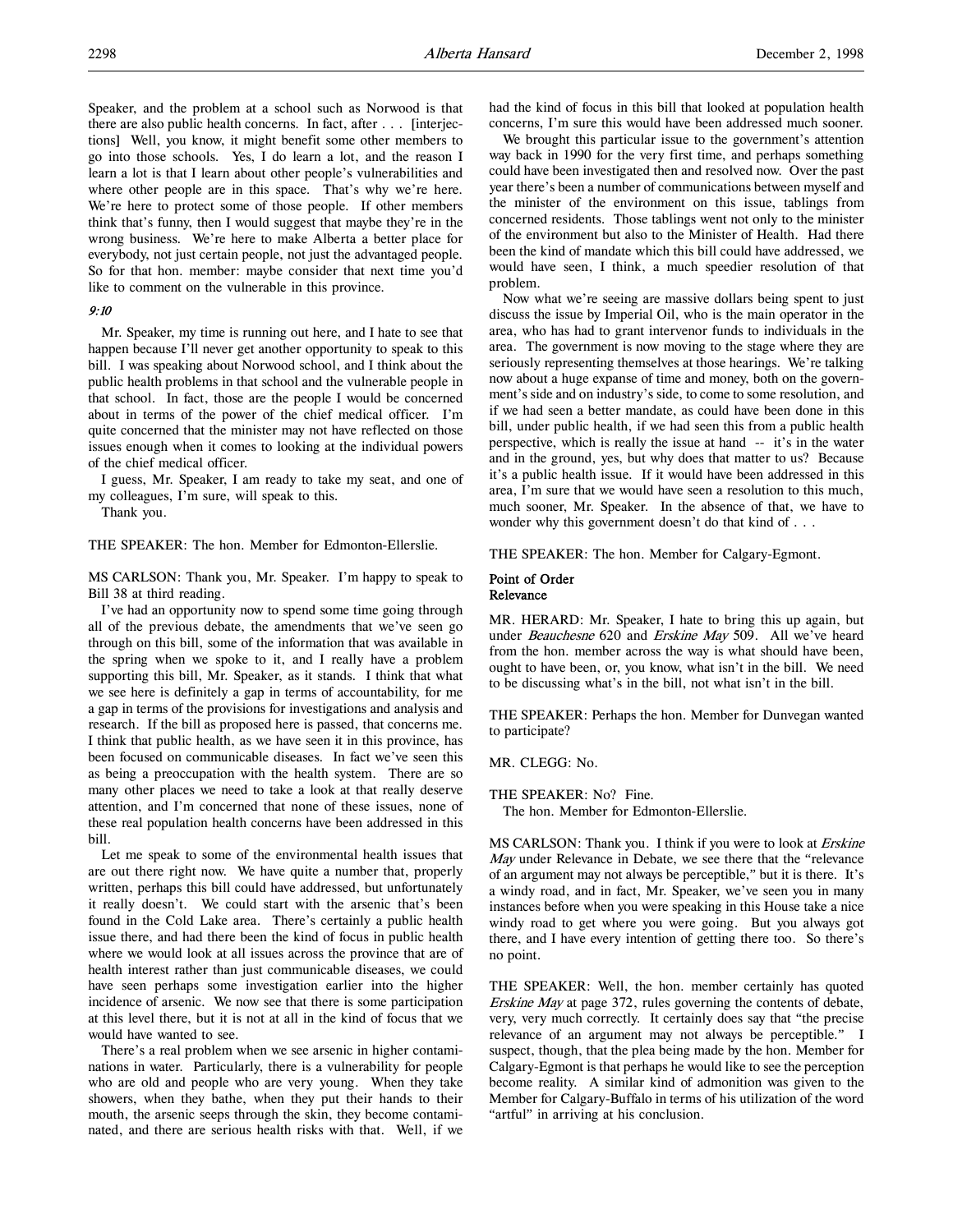MS CARLSON: Thank you, Mr. Speaker. I intend to be very artful.

### Debate Continued

MS CARLSON: So getting back to this. If we can talk about, then, in this bill the chief medical officer being allowed to designate any disease that is not already listed as a notifiable disease as a disease under surveillance, I would like to see PCB contamination being listed as a disease under surveillance. There is no doubt that the kind of physical problems that can result because of PCB contamination are very real and are very significant and are very much existing in this province at this time. We have just seen in the past year, in fact in March of this year, an award-winning scientist in this province find out through his investigations that we still have PCB contamination around the Swan Hills plant. So I think that deserves merit for designation under this bill.

Now, I haven't seen any recognition in debate by the Minister of Health that that is going to happen with this bill. If I can't see that happen, if I can't see the Minister of Health or one of his designates here stand up tonight and say to us that this is the kind of broad scope that the public health officer is going to be taking a look at, then, Mr. Speaker, I just can't support this bill at third reading. There's absolutely no way.

We just saw this week a report come out that now the public health board is saying that animals can be eaten within a 30 kilometre radius of that plant. Well, Mr. Speaker, who's going to tell those animals that they have to stay 30 kilometres away from the plant? I have yet to see a vole, coyote, elk, or bear who can read and who respects those kinds of boundaries. So how in the world are trappers or the aboriginal people who have for years depended on those sources of meat supplies, particularly in the winter, going to know whether or not the animal they are currently eating has kept to the prerequisite of being 30 kilometres away from the plant? We know that if in fact they haven't respected those boundaries and they have gone close, they very likely have PCB contamination, because when those PCBs sit on top of the snow, they're walked on by the animals. The animals lick that snow off. The PCBs enter into their system. The runoff goes into the water. They drink the water. There's significant contamination in that way.

### 9:20

The problem with PCBs, Mr. Speaker, is that they don't just go away when an animal dies. If that animal is eaten, all of the PCBs that reside in that animal's liver then get transferred to the predator's liver and so on and so on and so on up the food chain. Pretty soon, by the time they're eaten by small children, they have very high contamination levels. That high contamination level goes directly to the child's liver and in those kinds of concentrations can be severely impairing. We have seen this happen in this country. We have seen this happen in the Great Lakes when the gulls were contaminated by PCBs through the fish system, and the fish were then eaten by families in the surrounding area. We saw birth deformities. We saw deformities in all the animals up the food chain. In gulls we had things like crossed bills, crossed feet, one-footed, male and female gender nondifferentiation in the same animal. Those same things happen in people, and I don't think we want that to happen to our aboriginal population here in Alberta. So those are the kinds of things that I think the chief medical officer could be doing in this bill if he is taking a look at the kinds of diseases that he could be putting under surveillance. I think PCB contamination certainly qualifies in that regard.

Mr. Speaker, on that point, too, diseases under surveillance and the kinds of diseases that are notifiable diseases. We haven't heard too much about the groundwater contamination from intensive livestock operations for a little while in this province. I'd like to know what it is that the chief medical officer is currently doing about that, because we know that those are real problems. I want to speak to one from real experience, and this ties in two points of this particular bill, not only the notifiable disease part but also the part where we now are having no restriction placed on what information can be requested, which could include confidential patient information, sexual history, lists of contacts which a person might have had, lists of clientele and businesses, and also to another part of the bill, where it talks about the inconsistences in the regional approach.

Given the context of those three parts of the bill, I'm going to tell you a little story about what happened to my son when he was two years old. We lived in Coronation, Alberta, at that time, and he came down with what is commonly known as beaver fever. Mr. Speaker, that's a reportable disease in this province. Now, the problem with this was that we were living in an area where there were regional inconsistencies in terms of the specialized training that people had in that area. In fact, what happened was that my son was sick for a very long time; he was sick for almost a year. The local doctors had told me that there was nothing wrong with him and that I had to be an overanxious first mom. I said, "No, there's something wrong with my child," took him to a specialist, and the specialist determined that he in fact had beaver fever.

So now we had the public health authorities involved. Why hadn't the local doctors learned about it sooner, and what was the public health authority going to do about it? In fact, because they didn't have the adequate training, they didn't do anything. It's part of their job to find the source of where that problem came from. What they said to me was, "Well, we don't want anyone talking about beaver fever in this region," because it does quite often happen because they're in one of the areas that have the downstream flow of intensive livestock operations. As soon as you say that word in a small farming community like that, which is really a dryland farming area and doesn't have an adequate source of water, people get very concerned. So they didn't want me to talk about it. They said, "Well, you've been camping, and he was probably playing in the water at one of the lakes and got it there." And that was it.

Mr. Speaker, the public health officials in that area didn't know what to do. They didn't tell me what to do. They didn't tell me how to prevent an occurrence like that in the future. It was up to me to educate myself and all family members with regard to this issue. So that speaks directly to regional inconsistences. That's a real flaw with this bill, and I don't know why that hasn't been addressed here.

Of course, we see a government that is continually wanting to decrease the amount of resources that they put into health. Of course they have the same kind of philosophy as with education, where they say: don't look at inputs; only look at outputs. Well, an input here is an inconsistency in the training of these public health officers, and this hasn't been adequately addressed to my satisfaction in this bill, Mr. Speaker. So for that reason it's really impossible for me to support it. I think that the training should be very consistent across the province, and it should be very comprehensive, because we're talking about public health here. What could be more important?

If the Minister of Health wants to save dollars at one end, at the hospital end, in treating the results of different kinds of diseases, then he's got to be prepared to ante up at the front end, which is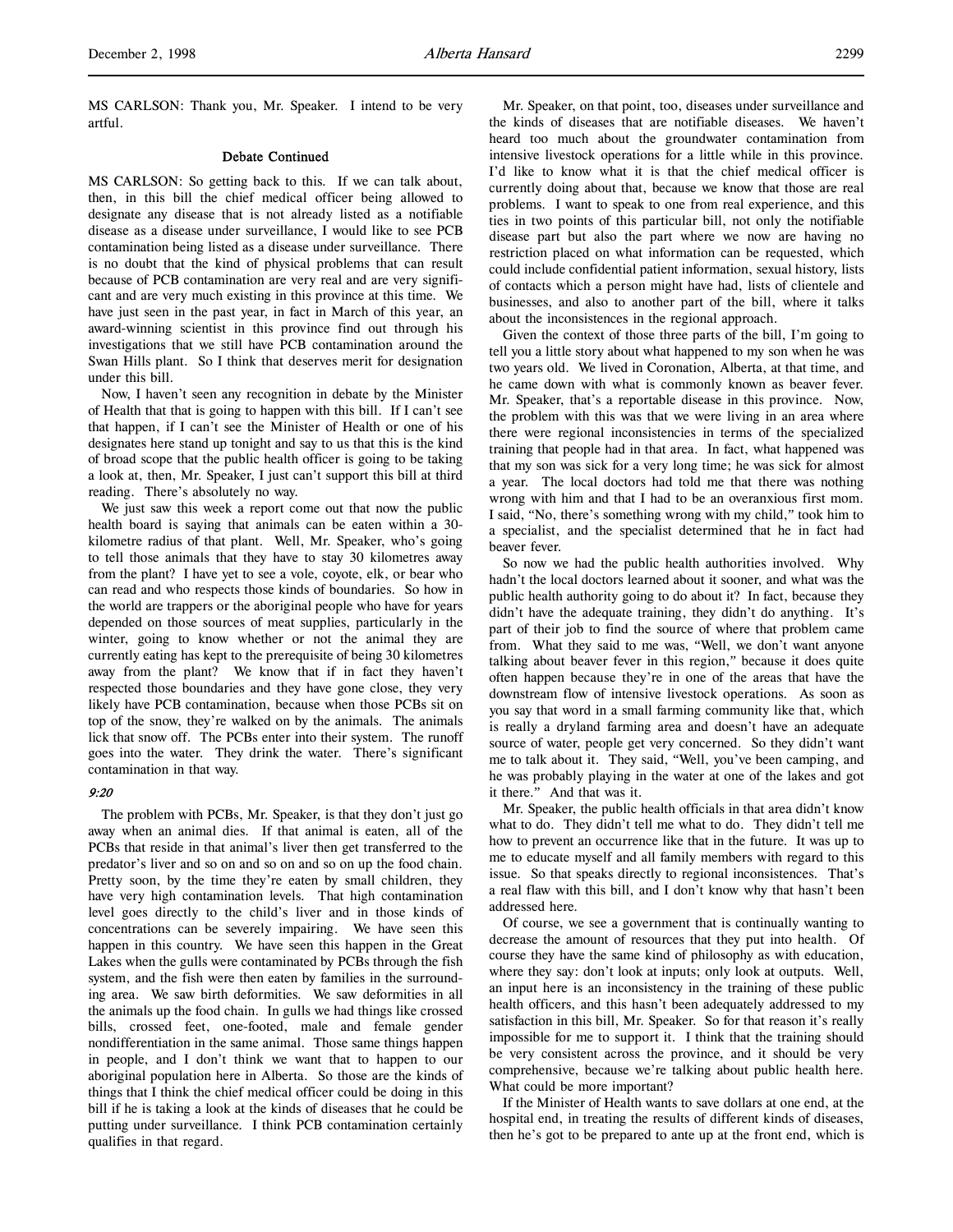where you talk about prevention. This is a perfect opportunity to do it, and it just isn't happening.

## MRS. SOETAERT: What a pity.

MS CARLSON: Well, it is a pity, you know. It's really a pity that they wouldn't be prepared.

## MRS. SOETAERT: There's an opportunity there.

## MS CARLSON: It is an opportunity.

This government is very shortsighted in their vision and isn't taking any kind of long-term planning in this regard. It's a flaw in this bill. We've seen it in many of the bills, but particularly in this one they had a wonderful opportunity to move forward, and they haven't done it. What the people of this province are depending upon, for the most part, when they're in contact with a communicable disease in many regions is to educate themselves. A lot of people don't have access to those resources or don't even know where to start. A lot of people would believe that if someone from the public health department came and talked to them, what they would tell them would be comprehensive and would be complete, but in fact that isn't always the case, and that's too bad. It isn't because those officers don't want to do it. It's because the officers don't have access to the training.

Of course, training costs money, and that's not a good word in this Legislature on the government side, so we can see why they ignore that. It's a shortfall in the bill. I see, then, that as a result of that, we're going to be having some problems with the chief medical officer listing notifiable diseases as diseases under surveillance. If they don't have adequate dollars to even train their staff, Mr. Speaker, then how is it that they're going to be taking a broader scope of vision in terms of just communicable diseases, not even considering any of the other kinds of population health concerns that could be coming forward?

Let's talk about stress as a population health concern. You know, you take a look at the people in this province that are keeling over from heart attacks and strokes all the time. Where's the prevention of stress there? We all know that there are some underlying causes, yet we don't see this being addressed anywhere. When we have a focus only in one direction, it results in tunnel vision, and it doesn't give us the wide kind of panoramic scope that we require in this kind of an area, which this bill could have addressed and which it absolutely doesn't.

I was at a parent council meeting last night in my riding, Mr. Speaker, where we specifically talked about confidential patient information. As we see it listed in this bill, we see that this information can be . . .

THE SPEAKER: The hon. Member for Calgary-Egmont.

## Point of Order Relevance

MR. HERARD: With great trepidation, Mr. Speaker, 620, Beauchesne 509. Now, I've been listening very attentively, trying to make some relationship to her comments on the bill. I've heard about regional differences, which I find no reference to in the bill. We heard about training, and now we're looking at private information. We have to deal with what we have before us between the cover and the last page, not all of this stuff to waste time. Every minute in this House, every hour in this House, every day in this House costs this province a lot of money. So use the time appropriately, according to the rules.

THE SPEAKER: The hon. Member for Calgary-Buffalo.

MR. DICKSON: Thank you very much, Mr. Speaker. If one looks at Bill 38, we're talking about exceedingly broad new powers that are going to the local medical officer of health, powers in terms of requiring information. I mean, we can go through it section by section, but I'm mindful of your instruction that you don't want to get into that. This act is exceedingly broad, and the powers it confers are exceedingly broad, and I don't know how a legislator can demonstrate the breadth of what's subsumed in this bill without that kind of latitude. This is not a narrow bill. The powers given are huge. What we're having are members who are talking in illustrative terms of how broad those powers are, how they can be used and misused. That's the very essence of this bill. I've been listening to the comments of my colleague, and there may be people who don't agree with it and agree with her concern, but all she's doing, I think in a very forceful way, is talking about the jurisdiction that the medical officer of health is going to have as a consequence of this bill becoming law.

Those would be my comments on the point of order.

### 9:30

THE SPEAKER: Hon. Member for Calgary-Egmont, did I hear you correctly in your point of order, that you're basically saying there was lack of relevancy in the comments made by the hon. Member for Edmonton-Ellerslie because the hon. member was referring to a regional health authority?

MR. HERARD: Just for clarification, Mr. Speaker, we had quite a number of minutes on regional differences and standards and so on. Then we got into training. Now we're into privacy information, and none of that, as I tried to look at it, is in the bill.

MR. DICKSON: May I supplement?

### THE SPEAKER: No. No supplement required.

Well, look, hon. members. Third reading provides some degree of latitude with respect to this. I just look at page 4 of the bill, section 22.01, which talks about the powers of the chief medical officer, and you could drive 17 Sherman tanks through that in terms of the debate with respect to relevancy.

So please continue, hon. Member for Edmonton-Ellerslie.

## Debate Continued

MS CARLSON: Thank you, Mr. Speaker. For that member's information, I am specifically talking now about the investigative powers given to the medical officer of health, and those powers are limitless.

THE SPEAKER: The hon. Member for Edmonton-Gold Bar.

MR. MacDONALD: Thank you, Mr. Speaker. I would like to address the Assembly on Bill 38 at third reading. Now, this is a very important piece of legislation in this province, and it is very important that we discuss this thoroughly because Alberta is a province where so many of our citizens work abroad. They work in the oil industry all over the world, and this Public Health Amendment Act is very, very important to them. In the four corners of the world that Albertans are searching for oil, they are in contact with many diseases, many, many diseases, and we have to consider this.

Now, this bill is going to limit the role of the current public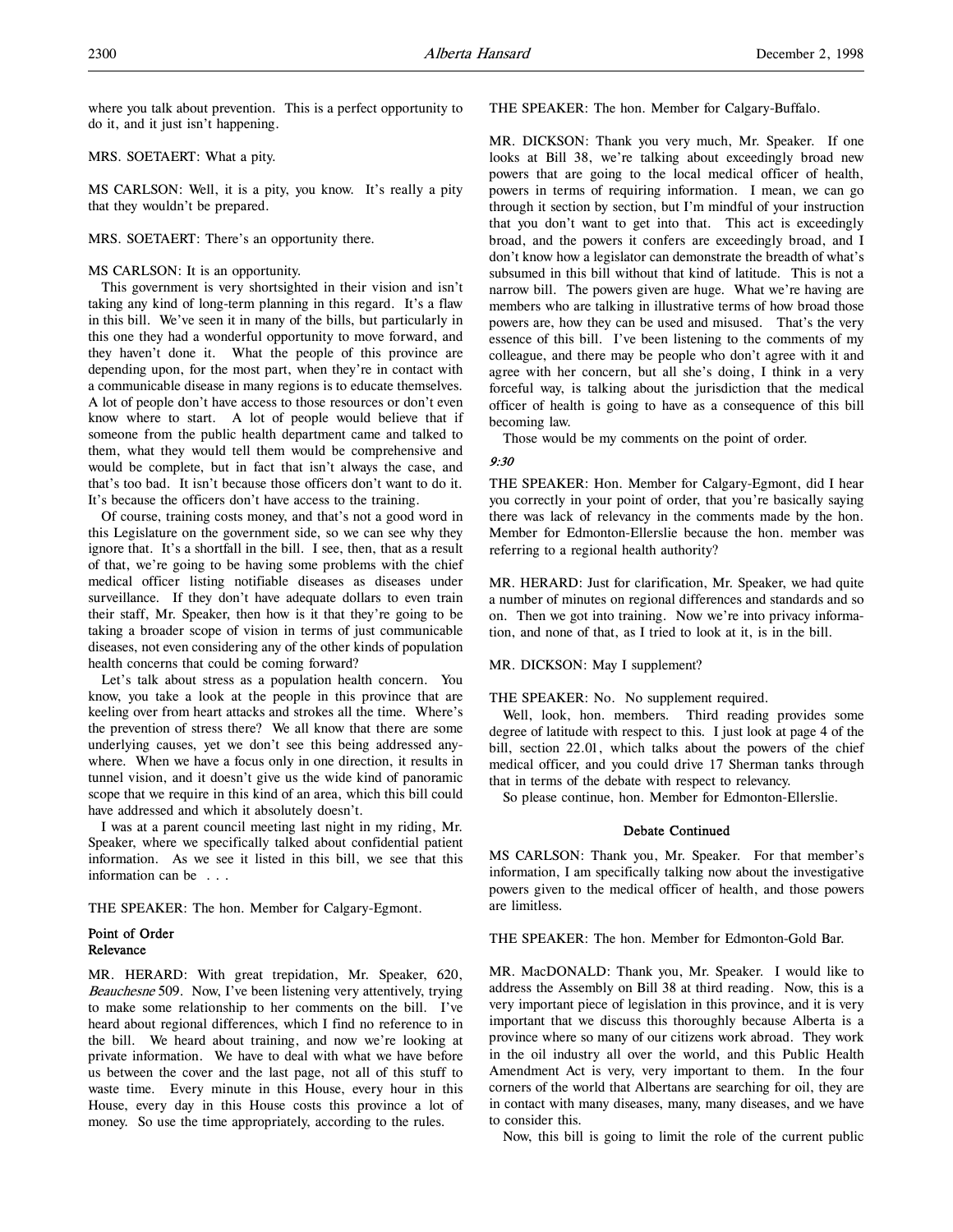health adviser to an appeal board only. It is going to create the positions of chief and deputy chief medical officers of health to oversee all medical officers of health and executive officers. As in my opening remarks, Mr. Speaker, this is a very important position that this chief medical officer will have. As we come and go, commerce across the world, not only oil executives but executives from the manufacturing industry are going everywhere across this globe. In the year 2001 we're going to have, of course, the world track and field games here, and there are going to be many diseases transferred here whether we like it or not. The position of this chief medical officer is going to be very important for the detection of these. I don't know right now how the chief medical officer will be appointed, but I'm sure the Minister of Health is going to look after that and the Minister of Health is going to do a very, very good job at this.

This bill will allow, Mr. Speaker, any medical officer of health to require that a person engaging in a risky public health activity provide any information that he requests or require that the director of any public place provide any information that he requests. Now, I don't know if that's going a little too far as a person's private information is concerned, but it's something we're going to deal with in this House whenever we debate this bill.

This Bill 38 is also going to give huge powers to a medical officer of health to place a person with a communicable disease under quarantine and prevent them from attending school, work, or associating with other people. Now, the stated purpose of this act, as I understand it as I listened to all members of the Assembly debate this issue, is to strengthen the ability to protect Albertans from the transmission of communicable diseases and to reflect the new role as an appeal body of this current Public Health Advisory and Appeal Board.

Now, we know that TB is certainly on the rise. Each and every one of us has probably read somewhere about TB and its resistance now to known treatments, and we know about the superbugs. We've all heard of the superbugs. In the early 1900s, TB was a leading cause of death in Edmonton. Now, Mr. Speaker, the old enemy, as one expert calls it, the single greatest serial killer the world has ever known is on the rise again. For the past 30 years the number of cases has been steadily dropping in Alberta, but since 1989 we've had a 67 percent increase in active infections. However, I was talking earlier about drug-resistant TB, and there have only been two cases reported in this city, although both people that were infected came here from outside the country. Edmonton had 36 cases of ordinary TB in 1989. That was increased in 1991 to 75, with between 50 and 60 cases in 1993.

TB rates are rising dramatically around the world, and it is not just in developing countries. The United States was recently experiencing frightening outbreaks of the disease in New York City, in New Jersey, and in Florida. We talk about foreign places, but we also must acknowledge the overcrowding in our inner cities, particularly in Edmonton and in Calgary. And now that winter is upon us again and we have the homeless shelters, this chief medical officer, he or she, is going to have their work cut out for them because of this overcrowding.

Ten years ago, Mr. Speaker, there was talk of totally eradicating tuberculosis by the year 2010. Now there are more active cases of the disease than when the bacillus was first discovered in 1882, and this is a substantial risk to all Albertans. Each year 3 million people die from the disease, and world health officials predict that the disease will claim 36 million lives a year. This is unacceptable.

[The Deputy Speaker in the chair]

The World Bank has designated TB treatment as the most costeffective health intervention strategy for saving lives. If Bill 38 could help that, Mr. Speaker, then I would have to listen intently to members across the way as they convince all members of this Assembly that this is a piece of worthwhile legislation. If it could prevent this disease from harming Albertans, then I would have to consider supporting it.

This is one of the most disturbing worldwide trends, according to the World Bank, and the increasing development of these strains to drug resistance is a reason for the chief medical officer to caution all Albertans, even members of this Assembly whenever they travel on fact-finding missions, to be wary of this incredible killer. The bacteria, Mr. Speaker, is fighting back, and it appears to be winning. The survival rate from drug-resistant TB is only about 70 percent, the same as it was before the development of antibiotics, while the drug resistance is at the airports of this country. Now, I'm worried that the provincial government, with all the cutbacks that have gone on, will not be able to fight this rise in TB. Treatment and research are necessary at a time when this disease is clearly growing, and perhaps this is the function of Bill 38. Perhaps this is the function, and maybe the Minister of Health in due time will enter this debate and tell all of us in this Assembly if this is one of the initiatives that he is going to use this bill for.

#### 9:40

You can pay for your public health now, Mr. Speaker, or you can pay for it later. If you pay for it later, you may end up paying much, much more. I think we also have to discuss the rates of infection of this incredible disease in the province and who are most affected by it. That I will get to in a moment. When we look at this disease, it is a pleasure to read that there are now going to be new labs focusing on safe research for this modern plague. Whenever I say modern plague, it's very easy to stand here and say that, but if we're in a Third World country where people are living in overcrowded, damp conditions and if we look at our rates of immigration into this country and the origins of our new immigrants, maybe Bill 38 is a good idea. Maybe the Minister of Health is on to something, but we shall see.

Public health is focused on communicable disease, the historic preoccupation of public health. Bill 38 does not change this focus. The challenge and need now, however, is to focus on broader population health issues. When we focus on broader health care issues, we have to look once again at the rates of TB and we have to think of the World Health Organization, not only the World Bank but the World Health Organization when it declared this disease a global emergency. When they decided to address this emergency, the World Health Organization recommended that every country have a nationwide TB control program with central direction. Every country would commit funding and integration into the primary health care system. If the chief medical officer on behalf of the minister, Mr. Speaker, is going to initiate this direction, then I tip my hat to him. Cases should be detected when presented with symptoms and referred for case management by supervised short-course drug regimes. Treatment outcome should be monitored according to the categories of cure, fail, transfer, relapse, abscond.

THE DEPUTY SPEAKER: The hon. Member for Calgary-Egmont rising on a point of order.

## Point of Order Third Reading Debate

MR. HERARD: Yes, Mr. Speaker. Erskine May, page 509, and I will quote a part of Erskine May, page 509: "Debate on third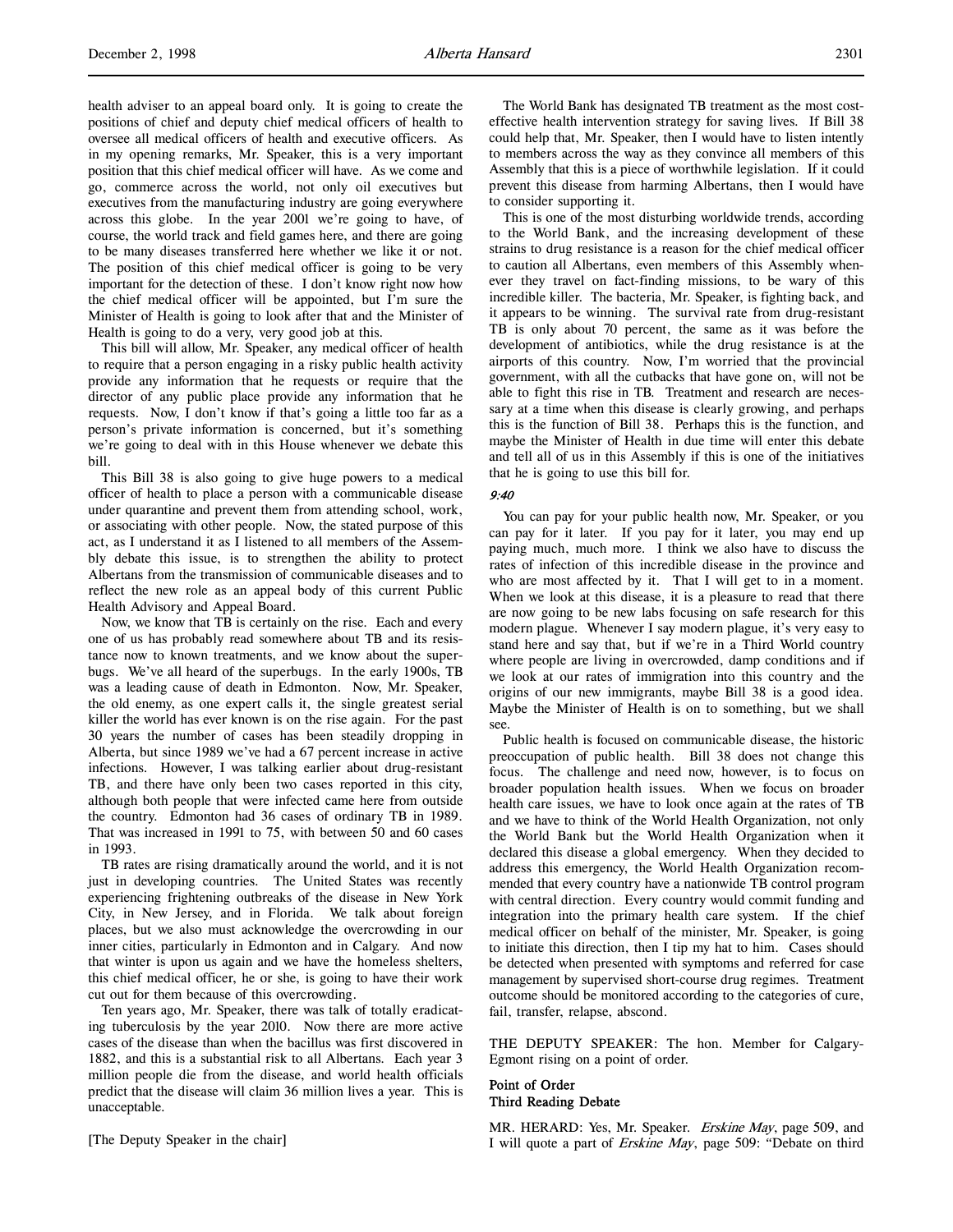reading, however, is more restricted than at the earlier stage, being limited to the contents of the bill." The second point of order deals with reading into the record parts of speeches or something that has absolutely nothing to do with this bill.

THE DEPUTY SPEAKER: The hon. Member for Calgary-Buffalo on the point of order.

MR. DICKSON: Well, if one looks at Bill 38 and you find the extremely expansive powers that are conferred on this bill, I don't know of any way a legislator in debate would be able to illustrate, to demonstrate the huge scope of powers if one weren't able to resort to imagery, to figures of speech, to metaphors. That's what we're hearing. For the member to suggest that we would be restricted from doing that at third reading, there is no basis. The Speaker has already ruled at least twice that I specifically heard that the same rules that apply at second reading to a large extent apply at third reading with some limitation. Everything we've heard is simply illustrating shortcomings and problems with the powers that are conferred in the bill. So we're not talking about amendments that have been defeated. We're not talking about things wholly unrelated to the bill.

The Speaker himself a moment ago referred us to page 4 of the bill. We talk about the powers there of the medical officer. It's section 8 in the bill, Mr. Speaker. If you look on page 4 and look at the provision in the new section 22.02 and look at the powers there, (a) through (d), that would be conferred on the chief medical officer, they are incredibly broad. They're virtually unlimited: "make recommendations to the Minister . . . on measures to protect and promote the health of the public." With the greatest respect, as long as my colleague and as long as other members are speaking about protection and promotion of the health of the public to prevent disease and injury, we're talking about the powers that the chief medical officer has, limitations with those powers, and frankly I think, with respect, that this is highly relevant. Members may not agree with the suggestions put forward by my colleague for Edmonton-Gold Bar, but I think it's very helpful in terms of talking about the breadth and scope of the bill.

MS CARLSON: Mr. Speaker, on the point of order.

THE DEPUTY SPEAKER: You wish to speak to the point of order, Edmonton-Ellerslie?

MS CARLSON: I do; thank you.

THE DEPUTY SPEAKER: I think we'll contain this to only a second. We now have a third and a fourth.

On the point of order.

MS CARLSON: On the point of order itself, Mr. Speaker. Thank you. I would refer you to Beauchesne. When it talks about the third reading stage at 730, it says that debate on the third reading of a bill begins after it's been moved and then has no further discussion on the extent of debate at third reading until it talks about how we can bring in amendments at third reading, if we would so wish.

So, Mr. Speaker, in the absence of any explicit restrictions in terms of debate at third reading, I would suggest that if we take Beauchesne's interpretation, we have been well within the limits of debate here.

THE DEPUTY SPEAKER: Okay. Well, thank you very much, hon. member.

I think the authority that one looks at is Erskine May. It outlines all of the different stages of a bill, and it says clearly here, as I understand the hon. member has referred, that "procedure on the third reading of a bill is similar to that on second reading." If you take some comfort in that, that's good, but you have to read the rest of the story:

The amendments that may be moved to the question for third reading follow the same pattern. The provisions of Standing Order No 60 [this is the United Kingdom] concerning the questions to be proposed on such amendments apply equally to second and third reading. Debate on third reading, however, is more restricted than at the earlier stage, being limited to the contents of the bill; and reasoned amendments which raise matters not included in the provisions of the bill are not permissible.

Which reinforces what I've just read. So to the extent that the hon. member is speaking to what is in the bill, then that's relevant.

Now, we come to the second part that the chair would observe. This is only a small part of the bills that may be debated tonight. For the chair to be conversant fully with each and every one of them is even beyond the chair's regular capacity. [interjection] I know you'd be surprised at that. So the chair has to rely usually on the mover and/or seconder of the bill to let us know whether the speaker is in fact on the bill.

I think the hon. Member for Calgary-Egmont is quite right in saying that the debate on third reading is limited to the contents of the bill. To the extent that the hon. Member for Edmonton-Gold Bar is on that, then well and good. Presumably the expert resident in the House, aside from the members who have spoken on it, would be the Minister of Health, and if he could help us on that matter, that would be helpful in determining on some of these fine points whether you're off the bill or on the bill. To the extent that you're on the bill, we'll let you continue, hon. Member for Edmonton-Gold Bar, but again, if you would remember what we've said: on the contents of the bill.

Oh, now I've invited others. Okay, that's the ruling.

The hon. Minister of Health on the issue.

### $9.50$

MR. JONSON: With respect, Mr. Speaker, I felt that possibly you invited my intervention. I must, I suppose, apologize. Because it's been so long since anything relevant to the bill was said by the hon. member, I can't remember a good example.

THE DEPUTY SPEAKER: On a bill with the details this bill has, with the scope Bill 38 has, just saying that somebody is not relevant is not very helpful. "They are not relevant because they're talking about A, B, and C, and this bill deals with D, E , F, and G": that would be helpful.

Hon. minister, do you have something specific to add? Otherwise, I'll call on the hon. Member for Edmonton-Gold Bar to continue.

Edmonton-Gold Bar.

### Debate Continued

MR. MacDONALD: Thank you, Mr. Speaker. I'm grateful to the hon. members across the way for listening so keenly to my comments. I would have to say that after my observations in this Chamber the other night, this is not the first time there have been hon. members across the way not reading their own legislation.

Now, Mr. Speaker, regarding tuberculosis. It's a disease under surveillance. This is section 22 of Bill 38. We have issues of isolation and quarantine discussed in here. Isolation and quarantine. Hello. Tuberculosis is a very, very important issue for this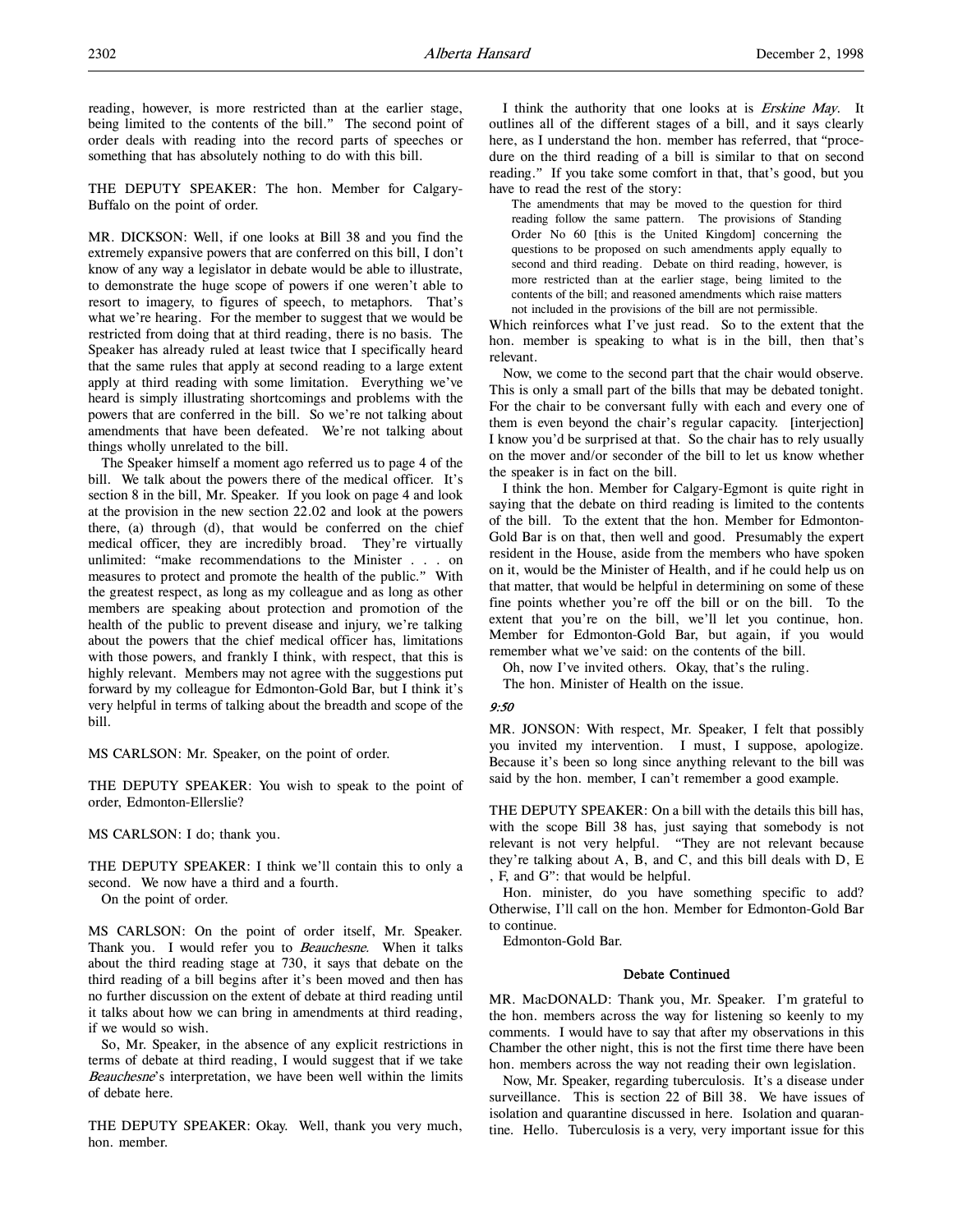province and for the public health and safety of its citizens. Now, I cannot emphasize that any more than I already have, because it's in the bill, and I appreciate your ruling and I appreciate the hon. Member for Calgary-Egmont listening to my comments.

Now, I think it is very, very important, Mr. Speaker. There are a lot of constituencies in this province where there is a significant native population, and we have to discuss this bill under the health units that are actively seeking a solution to the increase in the rates of infection. We look at the latest statistics that we have. In Edmonton there were 52 cases. There were 46 cases in Calgary. Let's have a look at Hobbema. There are four cases in Hobbema. The Siksika Medicine Lodge: there is one. In Morley there are three. In Big Stone there is one. Now, that tells us something about overcrowding on Indian reservations. It tells us about the public health of those Albertans that reside there.

If the hon. members across the way want to turn a blind eye to this, then there's very, very little I can do, but I can remind them of all the cases that are happening across this province. I believe the majority of them are preventable, and they may be preventable through this Bill 38. It would be an excellent idea if this legislation was to prevent and possibly cure the dramatic increase in the rates of tuberculosis among our native population in this province. Thirty cases, Mr. Speaker, were registered by treaty Indians. If we compare, as I said before, foreign-born Canadians or Albertans and treaty Indians, nonaboriginal, Canadian born and all Albertans, there's something for all hon. members of this House to observe. We have to consider public health first. We have to consider the passing of this bill, and we have to ensure that it is a good piece of legislation if it is to be passed.

Now, we talk about the extraordinary powers, the extraordinary powers that may or may not be needed to cure and to control this horrendous disease, and the medical officers of health with these extraordinary powers in dealing with communicable diseases. Now, however, Mr. Speaker, those extraordinary powers are being applied to any potential threat with this Bill 38. If the hon. members have anything to say about communicable diseases and how we're going to treat them in this province or how we're going to plan to treat them through this legislation and through the chief medical officer, ideas on isolation and quarantine or on information to the medical officer or diseases under surveillance, then I would encourage them to stand up and speak out. I'm anxious to hear all members of this Assembly debate this, the root causes of communicable diseases.

I will cede the floor to my hon. colleague from Edmonton-Riverview.

AN HON. MEMBER: Lethbridge-East.

MR. MacDONALD: My hon. colleague from Lethbridge-East has some . . .

## Speaker's Ruling Speaking Order

THE DEPUTY SPEAKER: Hon. Member for Edmonton-Gold Bar, the chair in fact is the one that recognizes who shall speak next. There could well be a member of the ND opposition party that wished to speak or a member of the government party. It isn't like football where there's a handoff. It is the next person. If there is no one further and the person that you spoke about wishes to speak, then they'll be recognized.

The hon. Member for Lethbridge-East.

#### Debate Continued

DR. NICOL: Thank you, Mr. Speaker. It gives me pleasure this

evening to stand and speak to third reading of Bill 38. This is a bill that I've had a lot of discussions in the community about. In fact, I had a lengthy meeting early last spring, when this bill was first introduced, with the Chinook health region's medical officer. We talked about some of the implications of the bill, some of the opportunities that the bill would provide to the regional health authorities, to health in general as it gets to look at how they can most effectively control the public threat that's there from communicable diseases.

This is an issue that we began to talk about, and at the time it was quite relevant because in that particular part of the year there was a lot of debate in southern Alberta about our water quality, the relationship between water quality and public health, individual health, community health, the threat to the community water supplies. In the past year they'd had a couple of incidents where the chief medical officer for the Chinook health region had to put boil-the-water orders in some of the communities because of the threat of contamination through the water system.

### 10:00

He was talking to me about how this bill would facilitate his actions as kind of the guardian, the protector, the individual whose responsibility it was to take the initiative to make sure that the community was not put under a health threat. This was very encouraging to me, because most of our discussion dealt with this individual's commitment to use his office not only in the context of crisis management when a threat was there in place and he had to get out and actually undertake the quarantine and that, but he saw this bill as a mechanism that he could then become much more proactive in the prevention of situations or environments.

#### Speaker's Ruling Decorum

THE DEPUTY SPEAKER: Hon. members, I think it's going to be a long evening. Each member is provided with a chair, and if they'd use that chair and only that chair for their comfort and convenience according to the rules, that would be helpful. We are also having sufficient loud bursts of laughter that it becomes at times difficult for the chair to hear the rather soft voice of the hon. Member for Lethbridge-East. So if we could move outside the Chamber if we want to carry on lively discussions.

The hon. Member for Lethbridge-East.

#### Debate Continued

DR. NICOL: Thank you again, Mr. Speaker. Just to continue the discussion that we were having, this conversation about Bill 38 related to how the community health officer -- I guess that's the appropriate term until the bill passes -- becomes very active in the role of prevention, and he was pointing out to me all of the different ways that this bill would effectively allow him to undertake those kinds of prevention activities and look after the community health of his region, the Chinook health region.

This whole thing took on a real perspective at the time because the public debate in southwestern Alberta was dealing with water quality. It was dealing with a whole bunch of issues of the livestock code of practice, issues of how that livestock code of practice would relate to effluent runoff, the contamination of water systems, and then his reaction to that. The ensuing debate that went on in the community resulted in the community health officer for the Chinook region undertaking a series of meetings and trying to develop a set of what would be effectively alternatives to the department of agriculture's code of operation for livestock.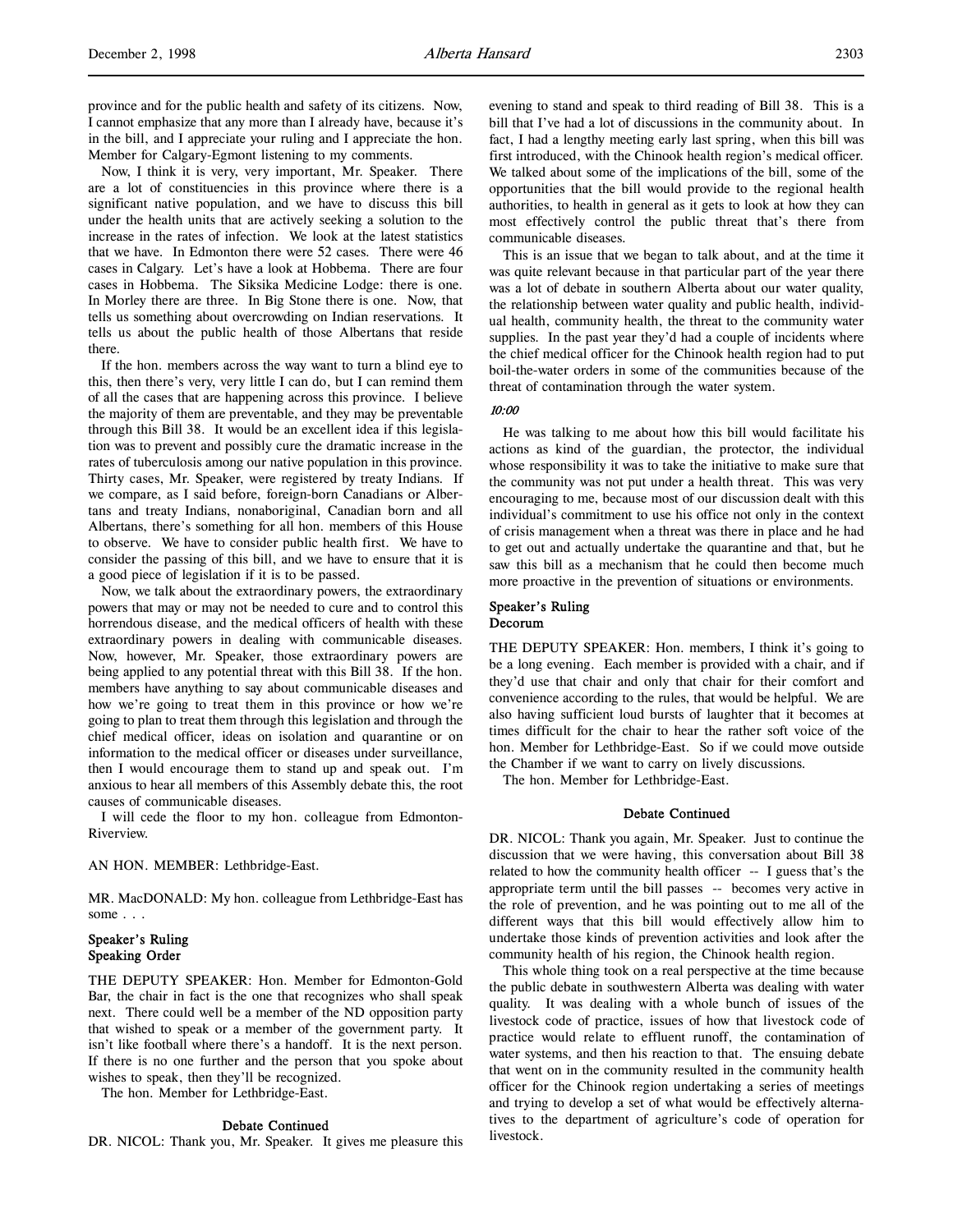At some of the public meetings that they held, the whole debate then became: who is going to become the protector of health, the protector of community safety? Is it done through the Department of Health? Should it be done through Alberta Agriculture? Should it be done through Alberta Environment? What was going to be the relationship between those two? We seem to have had a set of activities going on at the same time where we had our health officer trying to address an issue which was also trying to be addressed by Alberta Agriculture. The public meetings brought this concern out very strongly in the sense that the farmers that were there were wondering who they were going to be accountable to. Was it going to be to Alberta Health or Alberta Agriculture? They wanted to know why Alberta Health was involved. They couldn't see the relationship between their activity and a community health officer being out there telling them how they could farm.

So this is one of the things that was interesting in terms of the debate. What came up in some of the things we talked about was: how far could a medical officer go under the new definition in terms of trying to influence businesses, influence activities that through a secondary or third step had an impact on public health? In the end I guess the request was that I look very seriously at the bill, look at it from the perspective of how this impacts on making sure that our community is safe.

By the time I was finished with the discussion, it was kind of obvious to me that some of the powers in the bill were not as clearly defined as they could have been in the sense that we had to deal with how to, I guess, facilitate or maybe co-ordinate activities when we had the chief medical officer of health moving over into kind of the recommendations, the guidelines, the regulations that were associated with what appeared to be the authority of a different department. You know, the opportunity was there, and I think that a lot of the activities that went on in southern Alberta and southwest Alberta during that period really facilitated good, concrete discussion on behalf of the activities that were associated with Alberta Agriculture.

So from that perspective the chief medical officer under the new title, community health officer under the current title, was really doing a service to the community by stimulating debate. This is one of the things that needs to be encouraged. Yet Bill 38 doesn't really create a mandate for preventative health activity. It's more a matter of reactive health activity. So you have to see a contamination, a disease before the health officer gets in there. I guess I would like to suggest to the minister that as the application of this gets put in place, that broad aspect of the bill be encouraged. I think the activities that we saw from the Chinook health region in southwestern Alberta were really supportive of community safety. They were supportive of the idea of a new, broad role for a community medical officer, and that would be the kind of activity that I think would be really good.

I guess the other thing that was really a concern in terms of this whole aspect -- it brought up some discussion about where the expertise lies that's necessary to make recommendations. The discussion paper that was presented by the Chinook health region got into some very technical water quality issues. It got into some very technical agronomic issues. There were some questions raised as to how much of a background came here. I don't see anywhere in the bill that the chief medical officer has the authority or the mandate to bring in additional expertise in areas that go beyond just the sheer movement of a threatening organism or a parasite, a bacterium, a virus. How do we make sure that as they get into these other areas, the process is there for them to access and to get support from the experts that are going to allow them to become truly active in the preventative health area?

I guess the other comments that I want to make in terms of the final structure and the final format of the bill relate to some of the issues that are associated with the medical officer's investigative powers, especially as they relate to some of these expanded operations and the expanded role that we saw being undertaken in the Chinook health region. That is: how far can a medical officer go in terms of requesting records from a business, whether it be agriculture or not, to track and to locate a source for a contaminant or the possible movement of the threatening organism, whether it be bacteria or, as we were discussing at the time, the parasites that were in the water system? Are they going to be able to go in and have access to the records in the new livestock identification service to see if they can track back the source of the animals? Will that be open to them? Will they be dealing with the issues of being able to go in and request brand transfer information? This is, I guess, where we have to maybe get experience, set precedent in this kind of thing so we can find out how far that goes.

## 10:10

I guess another thing comes up, especially when we deal with businesses like this and we talk about the power of the medical officer of health to implement and institute a quarantine. If they're going to go out and say that this agricultural enterprise has contaminants that potentially have a threat to the public health system and they quarantine the operation, will this mean that the health authority, then, assumes some form of liability for loss of income associated with that quarantine? What is the mechanism that's there to look at that kind of relationship? We've seen issues and possibilities where herds in Alberta have been quarantined with things like TB that are contagious to humans. You know, how does that fit?

We have some programs in place to compensate owners of those animals when they have been put under quarantine. I guess the issue is: how far actually can the medical officer of health go as he or she looks into the issues of source, of impact? When they put these kinds of quarantine situations into effect so that a business suffers economic loss, what kind of proof is required, what kind of, I guess, recourse does the operator of that facility have if they find themselves quarantined?

Similarly, in terms of notification, if it's associated with how those kinds of things get brought to the public -- you know, when they notified us this last year about the boil-water order for the local water supplies, that comes about because of the irrigation systems that are in southern Alberta. These contaminants move through the irrigation channels. How do we go about finding out how far that contamination went, whether it's into this supply, into that supply? Or is it like happened in southern Alberta: we wait till someone's sick, and then we end up having to have an analysis done of the water, an analysis done of the individual to trace back the illness?

Mr. Speaker, those are some of the concerns that are raised in the context of discussions on this bill. I think we're going to see a lot of the answers to those come as the bill is put into practice. We'll see whether or not it meets the needs of the community health officer in the Chinook region or the soon-to-be-named medical officer of health, if that works out fine for them. We'll have to look at some of the cross-departmental jurisdictional issues as we apply the bill or as the minister puts the regulations together.

With that, Mr. Speaker, I hope the minister gets something out of that, and we can look for some help. Thank you.

THE DEPUTY SPEAKER: The hon. Member for Edmonton-Mill Woods.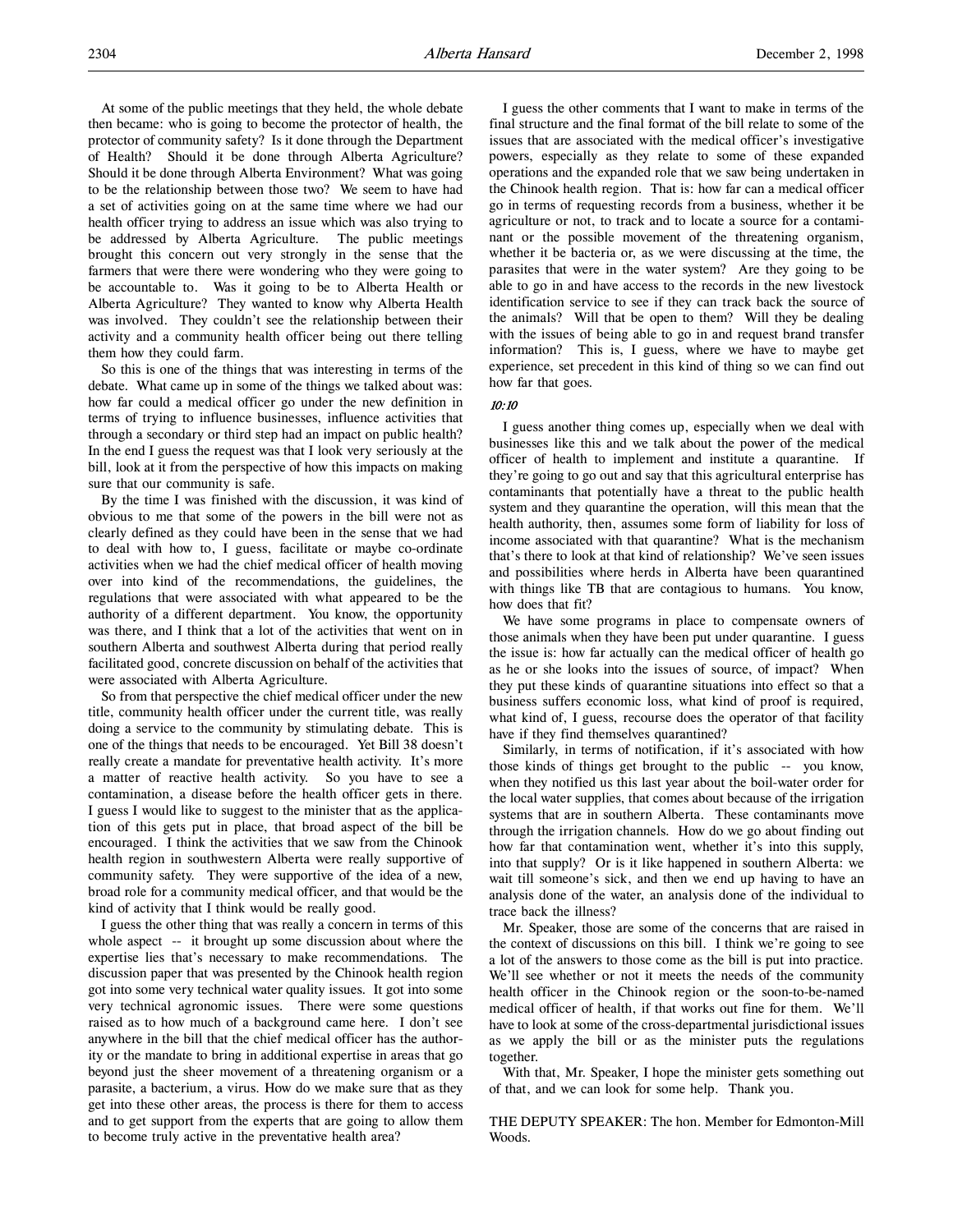DR. MASSEY: Thank you, Mr. Speaker. I would like to add a few comments at third reading of Bill 38. Mindful of the objections that have been raised by members across the way in terms of relevance, I'll try to address my remarks to three issues. The first is: how does the bill further the interests of public health in Alberta? That's what third reading is about, to look at the impact of the bill. Secondly, how is the power of the province exercised in furthering that interest in public health? Thirdly, I'd like to make a few comments and some observations about how the rights of individuals will be or might be affected by this particular piece of legislation.

The context for the bill is the efforts in our province to promote public health, and that has historically focused on the control of epidemics, on disease, and particularly on pure water and clean air. The particular focus, of course, is because those areas are areas that individuals as such have little control over, and it takes public action to ensure that individuals are held safe in those areas. Our strictest laws to this point, I think most would agree, have centered on water purity and sewage. This particular bill, Bill 38, moves the law in terms of communicable diseases along that path to more rigorous sanctions, more rigorous examination, more rigorous action on the part of the province in terms of trying to control public health or make and improve public health.

As I read through the bill and spoke to it the last time, there were a couple of ideas in the bill that I think bear some comment. One is the notion of quarantine. The ability to quarantine in the bill is very open. The authorities are able to quarantine if they suspect or if they actually find a disease. When I first saw that, I thought that that's rather broad authority for an individual. I took the opportunity to look up the history of quarantine and found that that's not exactly the case at all but that quarantine originated in the movement of the plague in Europe from the Levant countries, and the ships traveling from the Levant countries to Europe were quarantined in port for 40 days to just ensure that the plague wasn't moving around. So the treatment of quarantine in this legislation I suspect is consistent with that history in that those sailors, too, were only suspected of maybe having the plague.

So there is concern about the use of quarantine. I have every confidence that it will be used properly by the authorities, and some of that confidence comes from my experience serving on the Edmonton Board of Health and seeing authorities trying to deal with public health concerns. I came out of that experience very, very confident that those officials do have public interest foremost in their minds.

Another concern that runs through the bill is the balance between the public interest and private information. The bill, I think, is really very loose in this regard. It allows the medical health officer to make enquiries, to question an individual, to gather information about an individual, and there really don't seem to be a lot of safeguards or recourse to action to curtail that activity of a medical health officer built into the bill. I suspect that only experience with the bill in action will let us know whether that is a wise provision or if there is need for some regulation or some legislation to put some limits on that.

One of the interesting things about the legislation is that I think it walks a fine line as legislation in this area and in many others. It walks sort of a fine line between laws that are in the public interest and public opinion. I say that it's a fine line, it's an important line, because I think that if we're going to have support from citizens, from the population, for laws such as these, which are in our best interest, they can't outstrip public opinion and the willingness of the public to endorse and support these kinds of laws for our community. I think this bill does that fairly well.

I don't think that it is in any way offensive to people in terms of having moved too far. So it's an interesting bill in that regard.

## 10:20

I guess the last comment I would like to mention, Mr. Speaker, is the consistency of the application of the bill. One of the earmarks of provincial legislation is that it is usually applied equally across the province, and there is some question rooted in the qualifications of the medical health officers and how they might vary from health region to health region and how that variance might impact the application of laws that are designed to contain communicable diseases. It's going to be interesting to see how the regional health authorities take the bill and apply it in each of their own regions.

In concluding, Mr. Speaker, I think the bill does a good job in furthering the interests of public health. I think the concerns that have been raised by a number of members about the application of the bill are issues that will be back before us because of the changes that will be needed or at least will be the subject of regulations by the Department of Health at some future date.

Thank you very much.

MR. DOERKSEN: Mr. Speaker, I want to just make a few comments about Bill 38, because it is important to give the proper authorities for the medical officer of health that's outlined in this bill to be able to take the action necessary on communicable diseases and any other things that are intended for this bill, and I appreciate some of the comments from the previous two speakers who have recognized that aspect to the particular bill.

Mr. Speaker, I'm wondering, actually on another matter, what the rules are for the wearing of jackets in the Assembly. Is there a mechanism whereby we can ask for unanimous consent to remove our jackets at this particular point in time?

THE DEPUTY SPEAKER: Hon. Member for Red Deer-South, you're asking a question of the chair?

### MR. DOERKSEN: Yes.

THE DEPUTY SPEAKER: The rules by which we are guided are of course found in Standing Orders, which every member has a copy of, in Beauchesne, the sixth edition, and in Erskine May, and I've forgotten what edition that is. But in any event, as members may recall, from time to time we do change the Standing Orders or the rules that govern us by unanimous consent for a short period of time and that may cover a wide-ranging amount of things. If hon. members are finding it uncomfortable in here and we wish to go to the extent that you've requested, put your question forward when presumably the hon. member has completed. I thought you were up on a point of order. I'm sorry; you did wait until the hon. member was finished. Whenever you wish to make the motion, let's try it.

MR. DOERKSEN: Well, Mr. Speaker, then in the interest of public health -- because that's an issue that we are talking about -- and in view of the hour and the fact that we'll probably be here for some time yet, I would request unanimous consent that the gentlemen be able to remove their jackets and also have coffee at our places in our seats. So I would make that a motion and request unanimous consent.

THE DEPUTY SPEAKER: I wonder if the members would beg the indulgence of the chair in that you've got about three things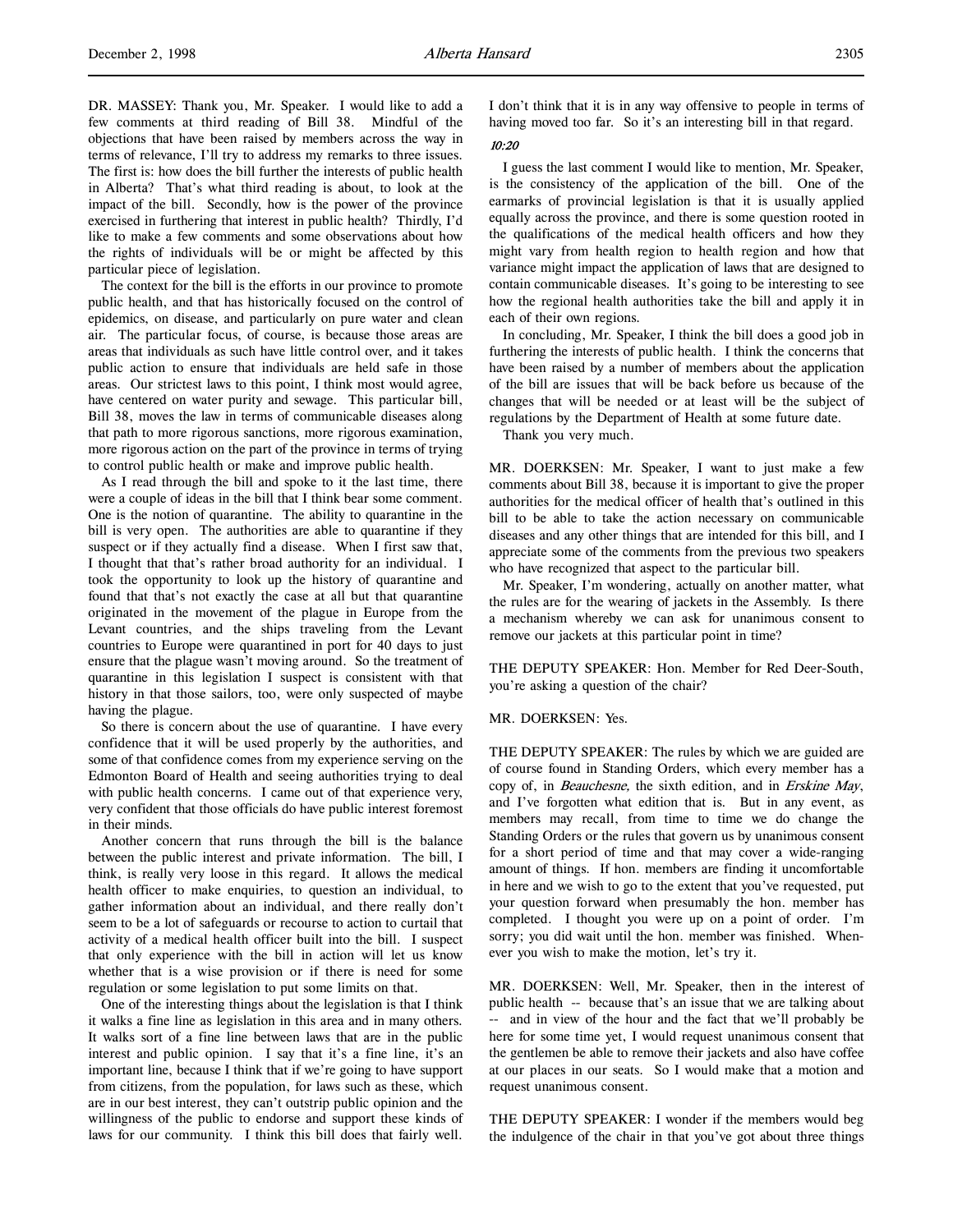in there: one, that it be gentlemen, and there are ladies present, and they may wish to remove their jackets. Secondly, you've introduced a second item to the thing, and that is that we have coffee. So you could be opposed to either one of them. Remember the referendum that we held a number of years ago that had too many items in it with which we could disagree. So, hon. member, if you wish to try that again in a more appropriate way, maybe we might be able to get some relief.

MR. DOERKSEN: Okay. Mr. Speaker, maybe I could make the motion this way, that the same rules might apply now that apply in committee.

### THE DEPUTY SPEAKER: Oh, boy.

MR. DOERKSEN: Mr. Speaker, I'm trying to make this easy. Let's start with the most important one. I'll request unanimous consent, again in the interest of public health, that we're talking about, that members be allowed to have coffee at their desks here. [interjections]

THE DEPUTY SPEAKER: Well, it is a debatable motion, but I think that really becomes an awkward moment. You were asking a question. Could you for the comfort of the members -- it would be quite simple to go through it. Again, remove their jackets and have coffee in the Chamber but not the rules of committee, where you wander around and all the rest of it. You stay in your places and hopefully maintain verbal decorum as well as the normal decorum.

All those in support of this motion by Red Deer-South, would you please say aye.

SOME HON. MEMBERS: Aye.

THE DEPUTY SPEAKER: Those opposed, please say no.

SOME HON. MEMBERS: No.

[Several members rose calling for a division]

THE DEPUTY SPEAKER: Order. You do not have a division on unanimous consent. We've had this play before. Hon. Member for Red Deer-South, your suggestion is lost.

The hon. Member for Spruce Grove-Sturgeon-St. Albert on Bill 38.

MRS. SOETAERT: Thank you very much, Mr. Speaker. I'm very glad to get back . . .

MR. DOERKSEN: Point of order.

THE DEPUTY SPEAKER: The hon. Member for Red Deer-South on a point of order.

MR. DOERKSEN: I had been recognized, Mr. Speaker, to talk on Bill 38.

THE DEPUTY SPEAKER: Yes. Then you made a motion, which presumably is the end of your speech.

MR. DOERKSEN: Does that end my speaking time?

THE DEPUTY SPEAKER: The chair took it that at the end of your speech you made a motion.

MR. DOERKSEN: Well, okay. Mr. Speaker, I won't prolong this. I was merely trying to aid and help the members of the House out, and obviously I was unsuccessful, so I will take my place and listen to the debate.

THE DEPUTY SPEAKER: The hon. Member for Spruce Grove-Sturgeon-St. Albert on Bill 38, third reading.

MRS. SOETAERT: Thank you, Mr. Speaker. I appreciate the Member for Red Deer-South joining in the debate. I really do. I know how it feels to lose a vote, so I do feel a little sorry for him. We've lost a few over here over the last few years, but that'll change with the next election.

I want to speak to Bill 38, because I'm not sure I've had the chance to speak to this before. Then the other day in the House I heard the Premier say that we're passing legislation too quickly, that the Liberals are allowing it to go through. I took that as a cue to make sure that I spoke a little bit more on every bill that came through here, and I know hon. members appreciate that. So I just want to speak for a little while on Bill 38, maybe about 20 minutes if I have that opportunity.

### 10:30

One of the things I think is specific to some of the things I am concerned about is that the investigative powers given to the medical officer of health are limitless. They can request information from anyone, including physicians, laboratories, individuals, and businesses. I'm wondering if this will apply to schools. I know health nurses who've come to me and said that with FOIP in place now, they can't get a list of the kids to make sure they've all been immunized. They have to go through special rules or regulations or signing forms -- this is on public health -- and they're worried that down the road we're going to pay for this, that we will have kids who have not been immunized. Face it: if we catch them in school, that's the best place to make sure you get all the children.

I'm wondering if the chief medical officer can cross the FOIP lines, you might say, and help the public health nurses get that information. They're very concerned that this is going to be a problem down the road. Maybe Bill 38 will address their concerns. I'm not sure about that. Do I read that part right, that the chief medical officer has those kinds of power to request the information, with no restrictions placed on what information can be requested, or is that only in the case when a communicable disease is identified? I know it's not the time to ask questions. I'm raising concerns. I know generally we all support a stronger public health bill. In fact, I think maybe this bill is trying to make up for some mistakes that were made earlier, when the infectious disease centre -- was that closed down?

AN HON. MEMBER: So what?

MRS. SOETAERT: So what? Well, the point of this is that if now we're putting in legislation to make up for mistakes, that's a pity. We should have thought of this before.

I forget the name of the doctor who ran that infectious disease centre. If I could remember her name -- and I know the minister would probably remember.

#### MR. WOLOSHYN: Dr. Fanning.

MRS. SOETAERT: That's it. I've done it again, Mr. Speaker, and I apologize. It's just that the Member for Stony Plain and I work together out there in rural Alberta, and he's helped me with naming Dr. Fanning, who is an excellent, well-renowned person.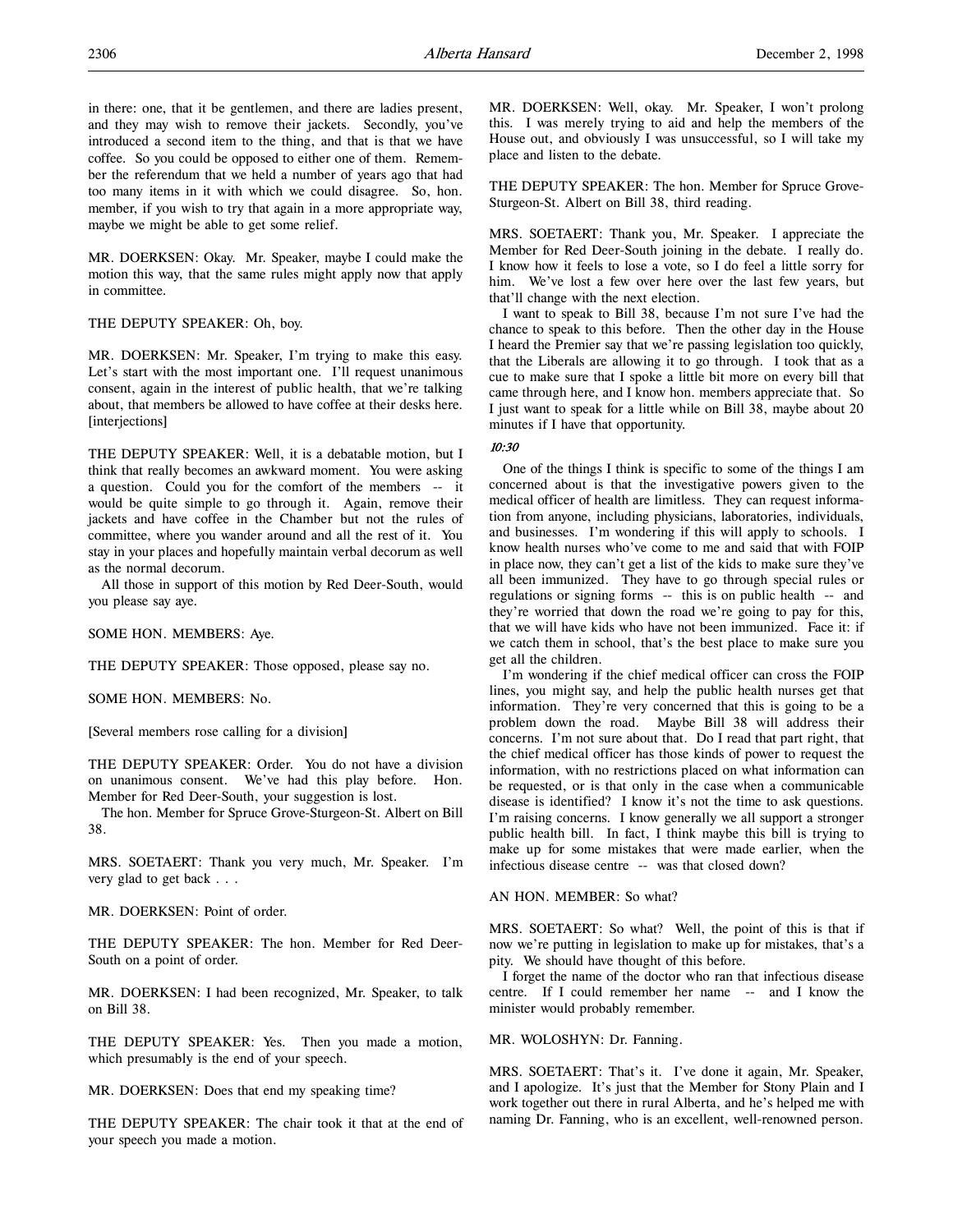MRS. SOETAERT: A great loss.

MR. WOLOSHYN: She's in Switzerland.

MRS. SOETAERT: Now she's in Switzerland. Look at our loss. Maybe this would be a job we could entice her back to Alberta to do. Maybe she's a candidate for that. The minister is probably in charge of hiring that person. I know he won't just pick that out of the blue. I know he's going to do some research, maybe form a committee . . .

#### MS OLSEN: Have a summit.

MRS. SOETAERT: . . . have a summit, and find the best person for that chief medical officer position. So I'll humbly submit that maybe that's a candidate he might look at.

Now, I am wondering: would the case in Mistahia, where we found out that the rate of birth defects is considerably higher in the northwestern part of our province -- I mean, it's twice as high as the rest of Alberta -- be a focus of this chief medical officer? I would hope so. Prenatal care is not a disease but certainly an issue of public health and of public concern. Does this chief medical officer have the power to undertake a study? Will he have the power and the ability to undertake to do a study maybe about industrial emissions up there? Maybe that's the reason for increased birth defects.

You know, fetal alcohol syndrome is not a communicable disease, but it's certainly a preventable one. So when we're talking about public health, the focus should always be on health promotion and prevention and broaden that focus. I'm not sure this bill addresses all those areas. Will this medical officer be able to maybe establish monitoring stations or even a mobile monitoring unit that would be at his disposal? Maybe these communicable diseases are based on the environment and not actually on anything that is -- I don't know how to describe that -- based on one's personal health.

I worry about certainly the threat to public health right in the area where I live. When I read the report, Atim Creek is one of the highest polluted creeks in Alberta. [interjection] It is, and the nickname for it is Dog Creek. It goes right by my house, and it was in a report that the Cattle Commission put out. There it is right by my house. Now I've got to worry about that. It's down from Stony Plain, so no wonder I'm worried about it. Mr. Speaker, I apologize for that. I'll keep focusing on the bill.

I'm wondering: would the chief medical officer have the power to quarantine a farm? A cattle operation?

THE DEPUTY SPEAKER: The hon. Member for Calgary-Egmont is rising on a point of order.

## Point of Order Third Reading Debate

MR. HERARD: Yes, Mr. Speaker. Beauchesne 620 and page 509. All the questions that are being asked are perfectly legitimate questions at some other stage of the bill, in second reading or in committee. We're now in third reading. This hon. member wonders if it will do this and wonders if -- she admitted she didn't speak to it before, and perhaps she should have at that time. The fact of the matter is that we're now dealing with a piece of legislation, and we now have to in third reading concentrate on the contents of that bill. All of these questions that the hon.

member from the other side keeps asking are not for this stage, so this is a total abuse of third reading.

THE DEPUTY SPEAKER: The hon. Member for Calgary-Buffalo on the point of order.

MR. DICKSON: Mr. Speaker, a similar argument has been advanced before. I refer the Speaker to page 7 of the bill, to section 14, and invite the Speaker to look at the powers that are set out under the proposed section  $39(1.1)(b)$ . If you look at the powers that the medical officer of health has, they're very, very extensive. I also refer you, as we had looked at before, to page 4 of the bill, the proposed section 22.02(1). Now, I don't remember the Member for Calgary-Egmont speaking to this bill before, and he may not have had a chance to read the whole bill. If he had, he would find that the bill covers an enormously vast area in terms of public health.

#### 10:40

My colleague is simply, by means of illustration, talking about the powers that exist, the potential for abuse, the need for safeguards, checks and balances. You know, other members have been making those comments. Now, I understand why the Member for Calgary-Egmont may not agree, and he's entitled to hold that view. But for him to admit, as he did, that the comments are appropriate at some other time of the bill -- one might have to ask how they would be appropriate . . . [interjections] I'm responding to the point of order.

Mr. Speaker, I think those are the points I wanted to make. I think that it's hugely relevant, and it's important that all members hear those concerns.

Thank you.

THE DEPUTY SPEAKER: The chair would observe that the citations are appropriate to third reading. The hon. member, I think, strayed when she began to engage in conversation with other members of the House, and with the signals that emanated from the chair, she seemed to return to the bill.

When we are debating in second reading and in committee, we have the expectation when we ask questions that somehow the mover of the bill or the minister concerned will answer those. There can be no such assumption at third reading that the minister is going to do so. It may be that they choose to do so, but they are limited to the number of times they can speak, which would be presumably to open the debate and to close the debate. So that isn't why, presumably, the hon. member is asking the questions. The chair took it that you were wondering and worrying about the provisions of the bill, and to that extent the chair was trying to follow closely and getting more familiar with this bill than one would normally expect to become familiar with a bill and did feel that for most moments the hon. member was indeed touching within the rules on third reading of this bill.

Spruce Grove-Sturgeon-St. Albert.

MRS. SOETAERT: Thank you very much. I recognize that the Member for Stony Plain was trying to lead me astray, and I'm not going to let that happen again. I know you show tremendous patience with me, Mr. Speaker, and I appreciate that.

#### Debate Continued

MRS. SOETAERT: So on the bill. I was speaking about the health issue around certain rural issues, you might say, intensive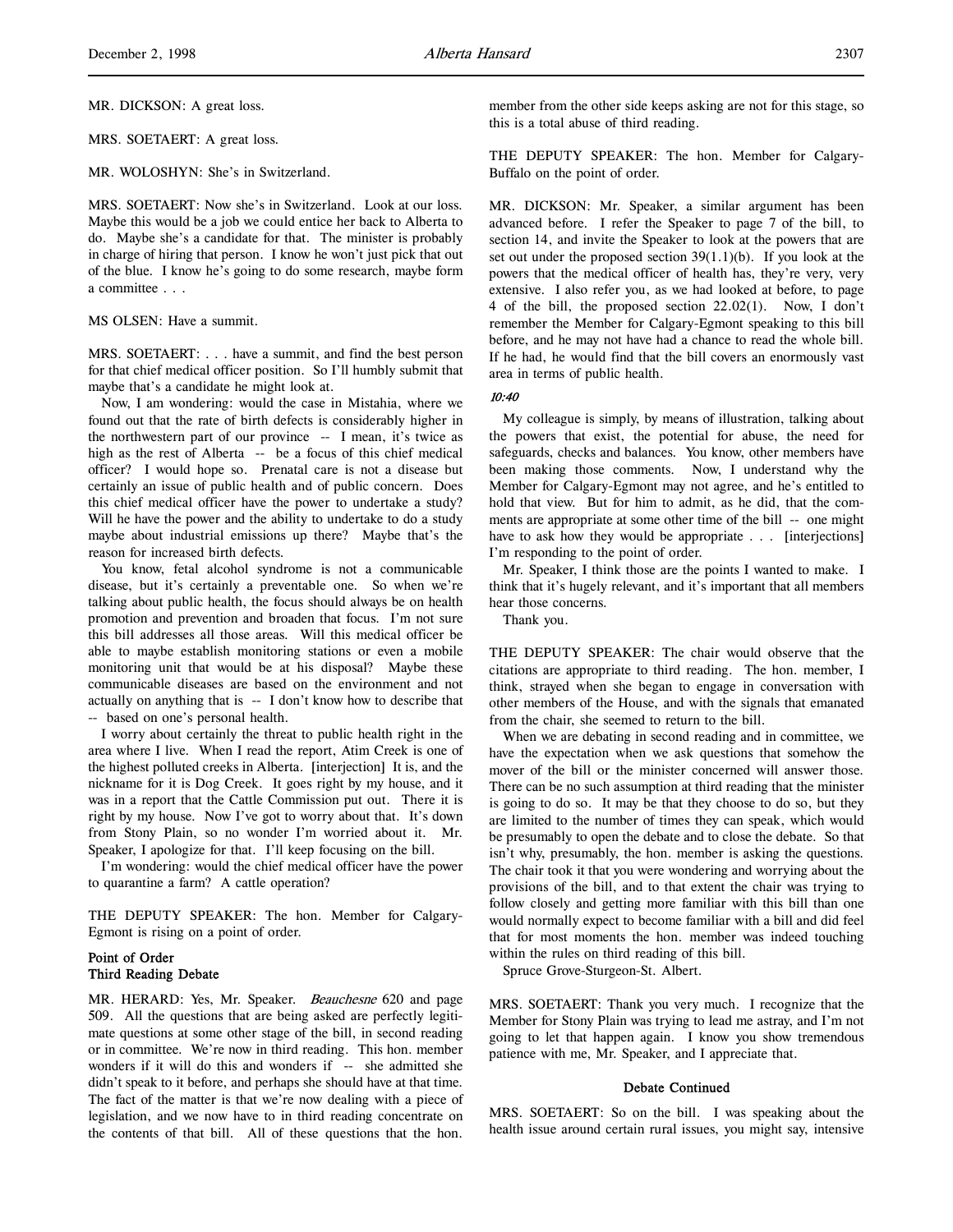livestock operations. I guess I wonder -- I don't question; I wonder. There's a song about that.

#### AN HON. MEMBER: Why don't you sing it for us now?

MRS. SOETAERT: No, no. It's only third reading, and I don't want to waste the time.

I am wondering. One of the issues that's happening in rural Alberta is the issue of water wells and how clean those are. This is going to be a huge job for one medical officer to cover things like intensive livestock operations, if there's a contamination in a feedlot. I'm assuming this health inspector is going to have some staff, because he or she obviously has great powers. If they trace back some contamination from a poultry farm and then it gets quarantined, then what do they do? Are they then in receivership? Then we're talking FIDP again, and that's not this bill. But I think we've got an issue here. That individual officer has great powers. They could actually close down an operation, maybe rightly so, if they've tracked a disease there. What are the safeguards for people in the agriculture field and how they could be affected?

When it says that an officer "may in writing delegate to the Deputy Chief Medical Officer any power, duty or function," that gives two people a great deal of power. Does that mean that they can go into any casino, let's say, and demand information and documents? What about someone selling tobacco products? It isn't really that much of a stretch. If we're going to permit the medical officer of health to get involved in all kinds of nondisease areas, maybe there should be additional safeguards because it doesn't specifically say: just diseases. It's anyplace where public health could be jeopardized. I express concerns --I know it's at third reading -- and I think this bill does address some concerns. I'll probably support it, but I think it's important that I express these concerns as it is the last opportunity to do so.

A few more points, just brief points. The medical officer is not required to report to anyone before requesting information or having received it. You know, that's a lot of power for one person. Maybe I don't understand all the checks and balances that are in there. They're going to tell me they're in the regulations, and of course we all know that I have a 20-minute talk on regulations, which I'm not going to go into right now because I don't think that's the time or the place, but it's tempting, because that would be to the bill the old cart before the horse story. I would say that these regulations that will be in place might address some of these concerns.

On the other hand, though that person has a lot of power, when you're talking of communicable diseases, there isn't a great deal of time. So he or she has the power to cut through all that red tape, and that's a difficult thing to do in this bureaucracy of government and health care, et cetera. So that medical officer -- I know people have expressed concerns about that individual's ultimate power; on the flip side, that person can cut through red tape and get something done rather quickly.

The other point that I want to say about this bill: it also gives the power to quarantine individuals suspected of having a communicable disease. Just suspected reminds me of some . . .

## Speaker's Ruling Decorum

THE DEPUTY SPEAKER: Hon. Minister of Labour, if you wish to engage in lively discussion with the hon. minister for science, research, and information technology, please do so outside the Chamber.

### Debate Continued

MRS. SOETAERT: Thank you, Mr. Speaker. I was just getting to a very important and exciting part of my debate.

One of the last points I'd like to make is about the ability to quarantine an individual suspected of communicable diseases. [interjections] I was thinking specifically of schools and Bill 38, schools and lice. I hate to be nitpicky.

MR. WHITE: Do you have a 20-minute speech on lice?

MRS. SOETAERT: No, I don't want a 20-minute speech on lice, because I've been in schools where lice is a problem.

AN HON. MEMBER: Oh, you've had lice?

MRS. SOETAERT: No, never. Well, anyway, I won't share that with the Assembly, but I will go to Bill 38.

I was saying he or she . . .

MR. WOLOSHYN: Talk about lice.

MRS. SOETAERT: Now, he's engaging me again. He's leading me astray, Mr. Speaker.

You know, lice is serious, as you well know. You've been in a school. I think that's his problem too; he's had that disease in his school before.

#### 10:50

DR. TAYLOR: He's had lice himself.

MRS. SOETAERT: The minister responsible for science, research, and information technology said, "He's had lice."

### Speaker's Ruling Decorum

THE DEPUTY SPEAKER: We're going to be spending a considerable number of hours together, and perhaps we could take our turns at talking. The Minister of Public Works, Supply and Services is being too helpful. If he could be less helpful to the hon. member and more to the Chamber, then maybe we could hear the words she has on third reading of Bill 38.

MRS. SOETAERT: Yes. I thank you very much, Mr. Speaker, because he does lead me astray, but Christmastime is coming, and I will focus on Bill 38. I'll just ignore that banter because this is serious actually. [interjection] You want to go back to lice?

AN HON. MEMBER: You're not here to entertain us.

MRS. SOETAERT: I'm not. I only have precious minutes left, Mr. Speaker.

### Debate Continued

MRS. SOETAERT: Imagine the public image of a health officer just going through the school and quarantining it because of lice. I hope that it wouldn't happen, and I think that would be a nitpicky point there. That's stretching it a little far.

Actually, Mr. Speaker, I think I'm almost done with my comments. I think I have one more thing. [interjection] Yeah, one more but it's a short one. I think we do need to put some control on. I know it's a little late for that, but maybe it will come in the regulations. I think we have to include the Privacy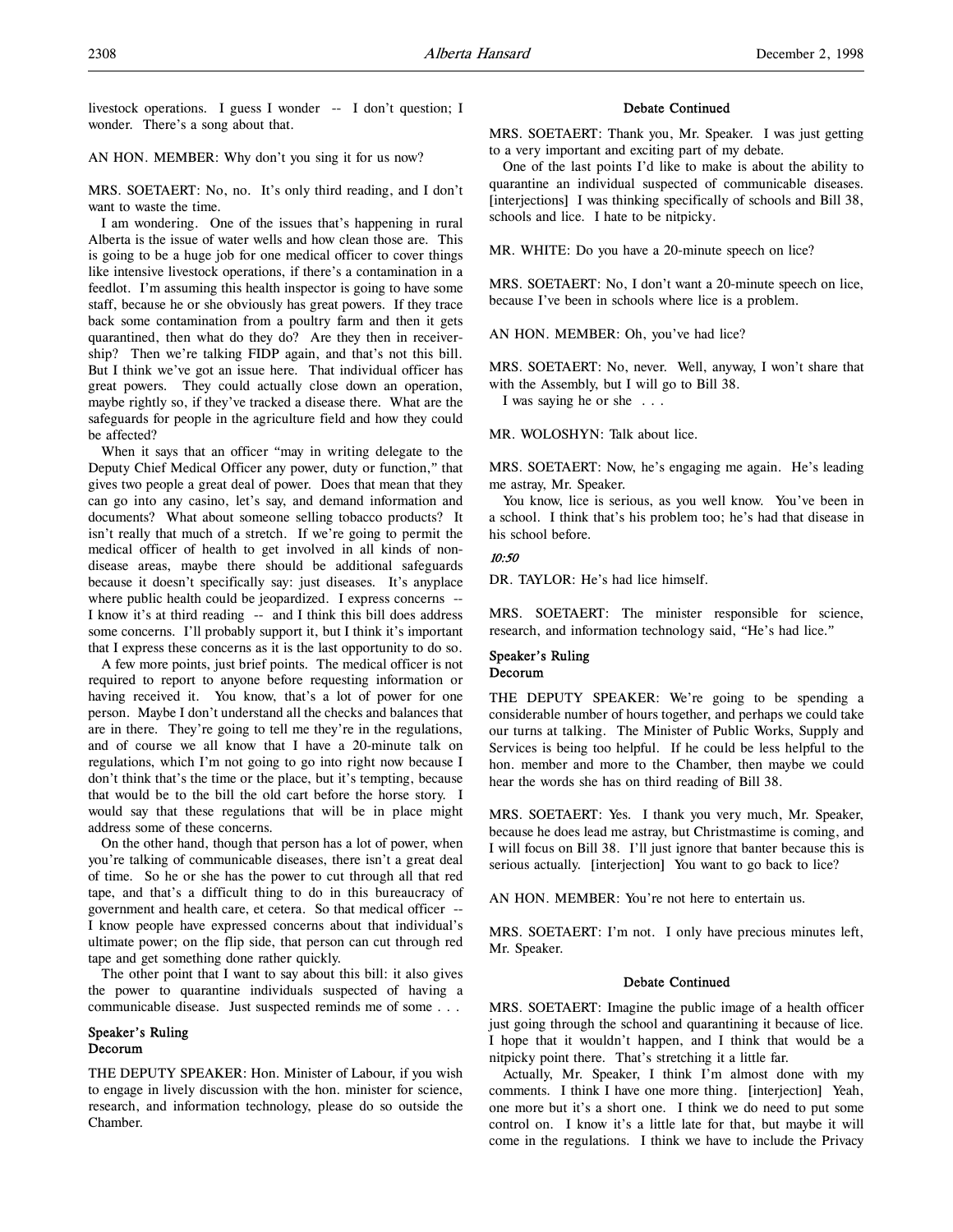Commissioner. When requests are made about persons, I know there's always that balance of public safety and individual privacy.

[Mr. Herard in the chair]

Oh my; I think we're in trouble with the chair now, Mr. Speaker. Now I know we could get nitpicky I'm going back to the lice now, Mr. Speaker.

MS OLSEN: Colleen, this is an affront to democracy.

MRS. SOETAERT: But I'm sure in the chair he'll be a little more impartial. He'll be impartial. I know he will be. He's not that nitpicky.

DR. MASSEY: No, he's not partisan.

MRS. SOETAERT: He's not partisan in the chair. He's not nitpicky, and he doesn't have lice.

You know, this has been, I think, one of my best speeches ever on Bill 38. When I'm getting support from both sides, maybe one of those I'll print off. In fact, I'd bet that after my 20-minute bell, I could ask for 20 minutes and I'd get it. [interjection] I know. I love to wake them up in here. That's part of my job, and it's public awareness on public . . .

THE ACTING SPEAKER: The hon. Member for Cypress-Medicine Hat on a point of order.

## Point of Order Relevance

DR. TAYLOR: Relevance, Mr. Speaker. When we're dealing with the bill, we need to deal with what's between the two covers of the bill, not the meanderings through what should properly be dealt with at committee, what should be dealt with at second reading. We need to deal with, as I say, what's between the two covers of the bill.

MRS. SOETAERT: Well, Mr. Speaker, I know he's just trying to take up where somebody else left off. Actually, there is no point of order, and many people agree with me, so I would like to continue about the issue of lice in schools and public health.

THE ACTING SPEAKER: I think we've heard enough, hon. member.

I think the hon. Member for Cypress-Medicine Hat has made a good point, and I think we've heard it a number of times before this evening. We've had this discussion a number of times this evening, and I think all hon. members need to be reminded that we are in third reading and that the issues under debate are what is properly before us in the bill between the cover page and the last page. Hopefully we can stay on that.

Thank you.

MRS. SOETAERT: Thank you, Mr. Speaker. I will try once again to focus. [interjection] Well, I don't know if we should go to lice again, because it's a sore spot with some people. So we're going to focus on the bill. I'm sorry. You can all drift back into your worlds because I'm going to focus on the bill.

### Debate Continued

MRS. SOETAERT: I do want to say that there is one other thing

here. The medical officer of health can make a written request to any person who might have relevant information with regard to the spread of a communicable disease. You know, I guess it is incumbent upon all of us to do the best we can to prevent communicable diseases and to talk about those, but I always think about, you know . . .

MS OLSEN: You shouldn't be afraid to speak about it.

MRS. SOETAERT: You shouldn't be afraid to speak about it, but there's still a stigma attached to AIDS, HIV, you know, and there again . . .

MS OLSEN: And HRG.

MRS. SOETAERT: HRG: no, that's not a communicable disease. It is a public health problem, but that's not in Bill 38. [Mrs. Soetaert's speaking time expired] Oh, Mr. Speaker, could I have unanimous consent to continue?

THE ACTING SPEAKER: The hon. Member for Edmonton-Castle Downs.

#### 11:00

MS PAUL: Thank you, Mr. Speaker. Actually, this is not the first time that I have spoken on Bill 38, the Public Health Amendment Act. I did address it in second reading and probably Committee of the Whole, so my comments will be brief. [some applause] I have support on the other side for being brief, I guess.

I will start by stating what I believe the purpose of the bill is. The purpose of this act is to strengthen our ability to protect Albertans from the transmission of communicable diseases and to reflect the new role as an appeal body of the current Public Health Advisory and Appeal Board.

Mr. Speaker, when I read that and I think about the bill -- as I've indicated earlier, I have addressed it before -- I need some reassurance from the Minister of Health that we need to ensure that the privacy issues in this bill are dealt with and that some controls are put in place to limit the powers of the chief medical officer and the powers of the medical officer of health and the executive officers. I think that that speaks for itself.

I think that whenever you give too many powers to any medical-affiliated body, a lot of times and in a lot of cases there are no stringent criteria and guidelines to follow, and when that happens, then privacy issues become paramount. I think there have to be some controls to the limitation of the medical officer and the officers of health and executive officers.

Mr. Speaker, I know you indicated to the House earlier this evening that you would like us to address what is in the bill from cover to cover. As the hon. Member for Spruce Grove-Sturgeon-St. Albert has indicated, we look at schools and the issue of lice, and I think that is very important to be bringing up in a bill such as this. It indicates that lice being a communicable disease in the schools is something that should be addressed as well as AIDS. It has been brought up earlier that sometimes these diseases are not something discussed in public, and I think that in fact they should be. There's nothing to be ashamed of if you have some sort of disease, no matter what.

Under section 8 I'm going to ask a few questions with respect to 22.02. This spells out the powers of the chief medical officer. The CMO's job is to "monitor the health of Albertans and make recommendations to the Minister" and the RHAs; liase between the government and the RHAs; monitor and advise RHAs, and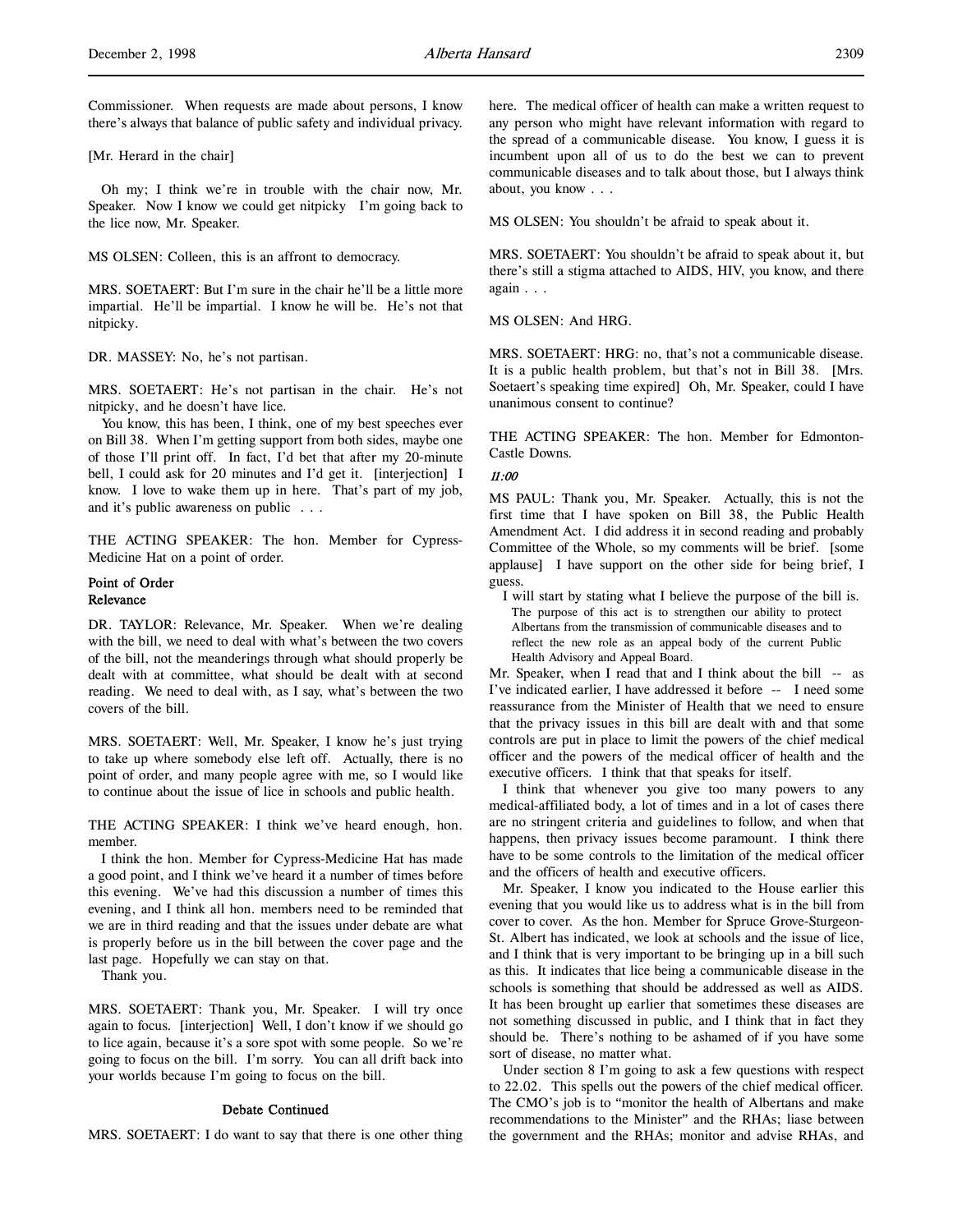monitor and advise the medical officers of health and the executive officers at each RHA.

Well, Mr. Speaker, if in the CMO's opinion the RHA's medical officer or executive officer is not properly doing their job, the CMO can act in that person's place after he gives notice to the minister and the RHA and the medical officer of health. Why is this person given such broad authority? That really struck me as being relatively odd. I think that needs to be answered. The CMO can take over based on his own opinion alone, yet the act puts no control on the CMO. It does not even say that his opinion must be reasonable. That is a very unreasonable situation, and I think that raises all kinds of concerns. I can't believe that anybody who voices an opinion in that capacity would not have to stipulate that it is reasonable. I think that should be addressed.

Shouldn't there be some sort of requirement that the CMO report to the minister the reasons why he intends to take over the duties of an MOH or executive officer? I think that makes perfect sense. That's very clear. I mean, you have to have some sort of requirement. It's not just at the whim. It has to be spelled out.

Also under section 8, 22.03 . . .

## Speaker's Ruling Third Reading Debate

THE ACTING SPEAKER: Hon. member, I hesitate to interrupt, but earlier this evening there was a ruling by a Speaker, admittedly certainly more learned than I am, where he did point out that clause by clause is not intended for this particular part of the proceedings. We're now in third reading. The opportunity for debate on clause by clause has passed, and therefore I would ask you to please limit your comments to what exists without going through this whole second process all over again.

MS PAUL: Well, Mr. Speaker, you did indicate you wanted all our discussions to be relative to the bill from cover to cover, and of course it's in sections, so obviously I'm assuming that was the intent of the chairman. I won't challenge at this point.

#### Debate Continued

MS PAUL: If there were a section that I could discuss, this is what I would say: public health is focused on communicable disease, the historic preoccupation of public health. [interjection] I still don't have any discussion on lice.

Bill 38 does not change that focus. The challenge and the need now, however, is to focus on broader population health issues. Why aren't these population health concerns acknowledged and addressed in Bill 38? When will this province focus on health promotion and prevention? Why does Bill 38 deal with a regional inconsistency in approach to medical officers of health? Only six of 17 regional health authorities have individuals with specialized training in the area of population health. That, Mr. Speaker, is unacceptable. Why doesn't it require a fellowship in community medicine as a minimum requirement of a medical officer of health?

Does this mean that the medical officer of health can go into a lounge or a casino, where actually there are VLTs, and demand information and documents? I mean, that is totally unacceptable. What about somebody selling tobacco products? If we are going to permit the medical officer of health to get involved in all kinds of nondisease areas, shouldn't there be some additional safeguards? Don't you think, Mr. Speaker, that that would be something that has to be addressed in Bill 38 and it is not?

I think any communicable diseases nowadays are actually in the forefront of a lot of people's minds, in communities, in functions you go to. Now there's AIDS awareness, which is excellent.

People are speaking up and saying: yes, we have this disease. The virus that you get before you actually contract AIDS is something that has to be addressed, and hopefully through education and knowledge we have safeguards put in place against it.

The bill introduces the two new positions in the Department of Health, which I've already stated. I think, Mr. Speaker, that there has to be some criteria and some controls on those two positions.

It struck me that when you talk about these positions, the medical officer of health is not required to report to anybody, as I addressed earlier, before requesting information or after receiving it. In fact, Mr. Speaker, he answers to no one, and I think that has to be addressed. Bill 38 gives the medical officer of health the power to quarantine individuals suspected of having a communicable disease. Again, there are no limits placed on this power. The length of quarantine is not defined. There is no requirement that the medical officer of health justify this decision to anyone. There is no requirement that tests be done to prove whether the individual does indeed have the disease he is suspected of having. [interjection] I mean, that is just something that the hon. Minister of Labour should think about. It is not being addressed at all in this bill. [interjection] Mr. Minister, I suspect you're going to stand on your feet.

Mr. Speaker, with those comments, being that I can't go through section by section, because I did have a lot to address . . .

MR. DICKSON: Talk about the elements of the bill.

MS PAUL: The elements of the bill. Okay.

Mr. Speaker, I think I mentioned it a little bit earlier: shouldn't the measures which the medical officer takes, shouldn't there be a requirement for those elements -- while it might be reasonable to prohibit someone with whooping cough from working in a day care for a week, it would not be reasonable to attempt to stop the spread of AIDS by promoting a person with HIV from going to work for the rest of his life. I mean, what is reasonable, and what is not? As I've already addressed, that's a really, really gray area.

Mr. Speaker, I think that in actual fact Bill 38 does address some of the concerns that I've heard in my travels, and as I indicated earlier, I have spoken to the bill before. Constituents of mine have phoned and asked what my thoughts were with respect to the bill. I will say that I think the bill does address some of the concerns that I've heard. I have indicated a few. It's unfortunate that I can't get an answer by going through and asking them at this time. I probably did last spring have answers, but that seems like such a long time ago, and we haven't been in session for quite a while. [interjection] The hon. Member for Edmonton-Ellerslie has indicated that I probably didn't get any answers. The hon. member reviewed Hansard, and my questions were not answered at that time.

### 11:10

Having said that, Mr. Speaker, I have pointed out some of the concerns. I will indicate that in principle I do and would support the bill. I think the privacy issue is paramount and has to be addressed. We have to look at the control the two officers have. I don't think it's reasonable for us to give them reasonable and a lot of access to their decisions without any accountability. That is something I would not support.

With those few comments, thank you.

THE ACTING SPEAKER: The hon. Member for Edmonton-Meadowlark.

[The Deputy Speaker in the chair]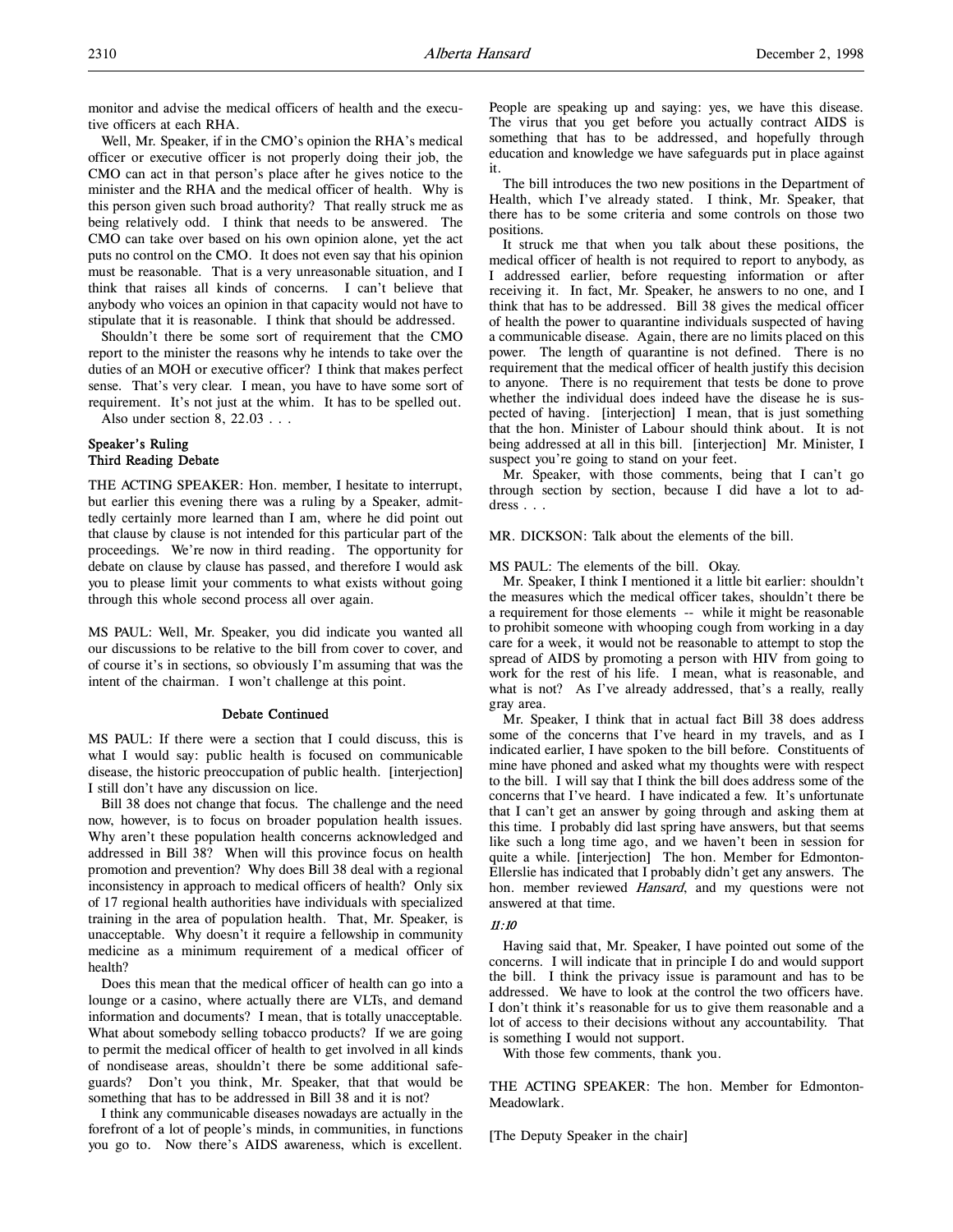MS LEIBOVICI: Thank you, Mr. Speaker. As the Speaker has so aptly pointed out, third reading is for the purpose of reviewing the bill in its final form after it's been shaped in its earlier stages. What's interesting is that even though we've gone through several stages with this particular bill, it's my understanding that none of the amendments that were put forward by the Member for Calgary-Buffalo were accepted by the government. Though that should not surprise me, the reality is that those amendments would have strengthened the bill.

## Speaker's Ruling Third Reading Debate

THE DEPUTY SPEAKER: I think it's been made if not once, many times: in third reading we don't talk about amendments that might have been. We're talking about the bill as it's been passed and as it may have been amended in committee, but we don't go back to what could have been.

MS LEIBOVICI: Exactly, Mr. Speaker. My point is that there were no amendments that were made. When we're reviewing the bill, it's important to keep that in mind.

#### Debate Continued

MS LEIBOVICI: I would hope that when the government looks at preparing legislation, what they have is some kind of bar, some kind of standards they put forward to look at whether or not a bill meets its intended purpose and whether or not there are measurements put in place to see whether a bill meets its intended purpose. When I review what the minister said the bill was about, when I look at the 11 pages of the bill and juxtapose that against what the minister indicated the bill was about, I find that the bill is lacking in terms of meeting its intended purpose. In fact the bill does not, I believe, address some of the key issues the minister put forward.

Upon reviewing the bill and looking at the comments from the minister, what the minister indicated was that the purpose, the intent of the legislation was "to improve the delivery of health services to Albertans by strengthening the way public health is administered in Alberta," and that therefore this particular bill "is in keeping with the first goal of this government's business plan, ensuring that Albertans will be healthy."

Again, in reviewing the bill, we notice that the bill does have two parts. In that, the minister was correct: there are two parts to the bill. One part deals with, if the bill is passed, the former Public Health Advisory and Appeal Board. The second deals with the ability of the minister to appoint a chief medical officer of health and deputy chief medical officer of health. The purpose of the bill in the first part is to ensure that "the board provides Albertans with a low-cost" -- and I'm quoting the minister --"opportunity to deal with grievances against decisions of regional health authorities in the sphere of public health."

In the second part of the bill, "the remainder of the bill enhances the ability of government and the regional health authorities to monitor communicable diseases and protect the health of Albertans." Furthermore, in that second part of the bill the minister notes that there should be "enhanced confidentiality regarding Albertans' health records." Sadly, as I indicated at the beginning, I don't believe that the bill quite measures up to the goals of what the minister stated. In fact, in later remarks that the minister made, the minister I think came closer to the truth of what this bill is. When you review the first six pages of the bill, which deal with the public health appeal board, one finds that once again it's not the health of Albertans that's the primary

concern, but what is the primary concern -- and these are again the minister's words -- is "to add certain efficiencies administratively and logistically" as far as the operation of our overall public health surveillance system.

So what this bill is, in fact, is a cost-cutting measure in the first part of the bill. It's a measure such that when you look at the sections of the bill, what we find is that the intent, the purpose of the former appeal and advisory board is now only as an appeal board. What also happens is that rather than having up to a maximum of 11 members, you now have up to a maximum of five members. And where in fact previously there was a budget that could be authorized for payment to the board, at this point there may be no budget, and this board will work without a budget because in fact that section was repealed.

When you look at the issue of confidentiality, there are no indications within the bill that I can see that indicates that there will be enhanced confidentiality with respect to individuals' health situations. In fact, what we've lost within this particular bill is the ability for a board to actually advise and initiate research. In this bill, then, if we look at it in the light of a cost-cutting measure, if we look at it in the light of the appointment now of the chief medical officers, a control measure and a centralization measure of control under the minister, what we see is that the bar, if we want to call it that, upon which we should measure whether this in fact will be good legislation, whether this in fact will address the issues of public health, whether in fact this will strengthen public health in this province, is not met.

What we see is that the bill is symptomatic of this government's approach to health care and, if I may digress, Mr. Speaker, to other areas of government planning as well, and that's as far my digression will go. Once again, what we have is a bill that is out of sync with other agencies, with other boards within this province. I begin to wonder whether it is incompetence -- and I would not think it is incompetence on the behalf of individuals who are putting forward the bills -- or whether there is some inherent desire to ensure that there is no comprehensive way for the public to access information with regards to health promotion, that there is no comprehensive ability to find out about public health situations within this province.

A recent example that comes to mind is the situation that we've heard of the blood in the Calgary sewers. The question is, we've been told that it's okay, that we don't need to worry about the blood from hospitals and other areas being dumped into Calgary sewers, but the reality is: who investigates that? Would that have been the role of the Public Health Advisory and Appeal Board at some point in time in its former format? If this bill is passed and that board is no longer there, who will advise the Minister of Health as to whether that is a situation to worry about, whether that is a concern that needs follow-up, whether that is a situation that perhaps the chief medical officer should look at?

### 11:20

These are issues that are not addressed within the 11 pages of this bill upon review of the bill. We know that the minister has not provided for an expanded role for the Ombudsman, so we know that's not the area where advice could flow to the minister from. We know that there have been various changes with some of the boards that could potentially have provided advice to the minister and to the public. We know that there is no whistleblower legislation within this province that could provide for individuals within the field of health to provide information to the public when we look at the broader definition of public health.

So in reality what we have is a bill that provides a purpose for the minister perhaps, but I do not believe it totally addresses the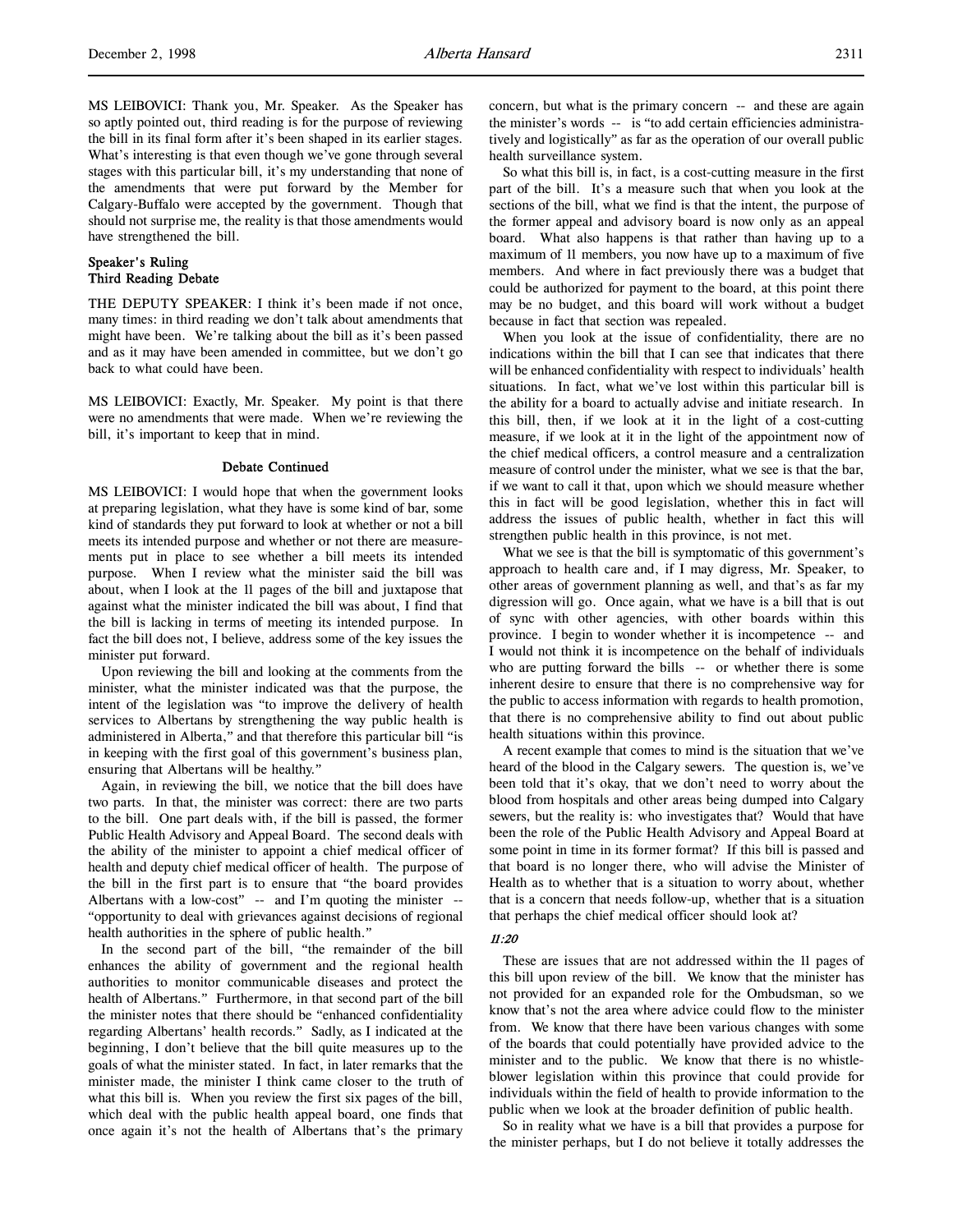stated purpose that the minister had indicated in his initial comments on bringing forward the Public Health Amendment Act. It might be an idea for the minister, in terms of legislation that he brings forward within this Legislative Assembly -- this might be useful for other ministers as well -- to provide us, the public, the press with a sheet that indicates what the standards are that this bill was supposed to meet in its drafting. How does it meet its standards? How in fact do we know if those standards are not met? What are the measurements, the follow-up to ensure that the words that are on the pieces of paper that we pass in legislation do in fact have the intended effect that a minister wishes?

There may be all the good intentions in the world, but when legislation is put onto a piece of paper -- and unfortunately we still don't have plain-English legislation coming forward in this Legislative Assembly; it is not here -- the intent could be better. The intent can be interpreted in different ways. So it would be a useful exercise for the government, within a year period, to indicate whether or not the intended impact of a particular bill is met, especially when we look at an area like public health, which should be a focus of this government, which should deal with the broader health promotion and prevention issues. But what we've seen happen is that the roles have been constrained, and in fact there is a reliance on control directly to the minister.

There are many questions within this bill. Who appoints? Where are the appeals when certain decisions are made? Who provides the budget? Why is there a requirement to send specimens across the province to be examined? Unfortunately, all those pieces within the bill remain within the bill without any answers to those questions. Had there been at the original outset not just the words of the minister but also some indication of how those words were met within the bill, perhaps we would not be standing here tonight still wondering, still looking, still not having our answers with regards to the amendments that are made to the Public Health Act.

Now, the bill seems to have a focus on communicable disease. We've talked about that this evening. That is contrary, actually, Mr. Speaker, to what the minister indicated. It's not too late for the minister to change his mind, for the minister to say, "Perhaps there are some gems of truth in what the opposition members are saying." Just perhaps, within those gems of truth, the minister would do the right thing and say: "Let's look at this in the spring. Let's try and meet the bar that the members of the opposition have put forward to explain and indicate the standards, to explain and indicate what exactly the intent of this bill was." Because if the bill is solely for cost-cutting and if the bill is solely for centralization of control, then let the minister state that. But to state one thing, to write another thing, and to expect us to not do the research and to not read what is within these 11 pages would, I believe, be a transgression of our duties as the Official Opposition.

Now, I believe, Mr. Speaker, I've stayed within the intent of reviewing what this bill was intended to do, what this bill may well do, what the pitfalls are of the bill, and how in fact the minister can still -- it is never too late -- try to change this bill to address some of those particular concerns. When one gives huge powers to one individual, such as the medical officer of health, to place a person with communicable diseases under quarantine, there have to be some checks and balances within the system. Quite frankly, there are none in here. As I indicated earlier, there is a question with regards to the appeal procedures, how the appointments occur, and why certain actions are required to be taken.

MRS. NELSON: Bring it home.

MS LEIBOVICI: I can see that I have the attention of the hon.

front bench, and I am trying very hard to ensure that the full point of the gravity of this particular bill is brought home and the severity of not having the kinds of protections that are required within a public health act provided within the bill. [interjections]

## Speaker's Ruling Decorum

THE DEPUTY SPEAKER: Hon. members. All hon. members have been well-behaved for the last few minutes. I wonder if we could allow only one member to speak at a time.

Okay.The hon. Member for Edmonton-Meadowlark does have the floor, and we're on Bill 38, third reading.

Edmonton-Meadowlark.

## Debate Continued

MS LEIBOVICI: Thank you, Mr. Speaker. I was actually just winding up my comments. I believe I have seconds left. I think I have provided enough examples of the reasons this bill needs to be looked at very carefully and the reason the government needs to look at a more holistic approach to health care reform. In the past we've seen a rather choppy approach to health care reform, but now the time has come to bring together the various aspects that have occurred as a result of that choppiness. I believe this Public Health Amendment Act could have been one of the ways to bring together the various committees, the various appeal boards, the various advisory boards so that we have a common, holistic approach that everyone in this province knows and understands.

### 11:30

You know, there was a time with the former Minister of Health, I remember, when there used to be bumper stickers, I believe, that said: honk if you're on one of Shirley's committees. I understand that across the province people were honking all the time whenever they saw that bumper sticker. The reality is that it's time to honk.

THE DEPUTY SPEAKER: The hon. Member for Calgary-Egmont rising on a point of order.

## Point of Order Third Reading Debate

MR. HERARD: Yes, Mr. Speaker. It's probably too late for this particular hon. member, but I think it's very important that we remind ourselves of why we're here, and we're currently here in third reading of a bill. There are rules under *Erskine May* page 509 and under Beauchesne 620 that speak very precisely to what we should be debating, and I don't think bumper stickers about a former minister qualify. I also think it may even be a breach of privilege to abuse the processes that we have in this House, the rules that we have in this House where we have second reading, committee, and third reading. Hon. members persist in abusing that. It seems to me that under 24(1) the Speaker does have the latitude to call a member to order and to in fact name a member to the Assembly under circumstances where they will persist in abusing the rules of this House.

Mr. Speaker, I feel this is an extremely important point because we have to remind ourselves that it's a privilege to be here and that we are here to represent the people of Alberta who elected us to come and do this. I believe it is almost a breach of that privilege to have this kind of conduct.

MS CARLSON: Mr. Speaker, on the point of order.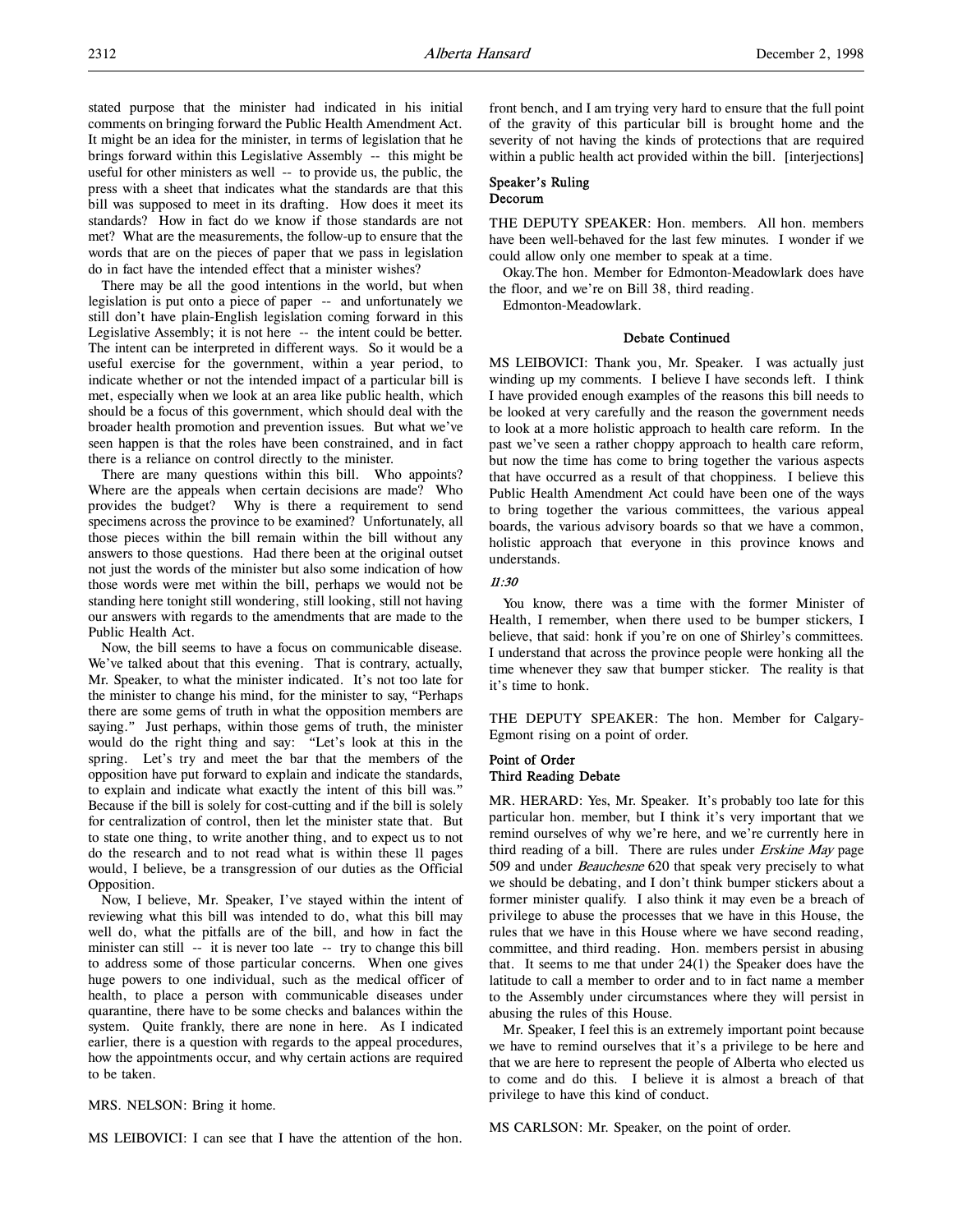THE DEPUTY SPEAKER: On the point of order, Edmonton-Ellerslie.

MS CARLSON: Yes, Mr. Speaker. I would like to refer all members to *Erskine May*, third readings, where it explains to us under Opposition to Third Reading that

in the case of bills which have given rise to considerable discussion on the previous stages, a debate may take place on the third reading, in which the bill in the form in which it has emerged is finally reviewed. The motion for the third reading may be opposed and reasoned or [delayed].

In that context and reminding members of our earlier reference in third reading, where debate on third reading on page 508 is noted as "procedure on the third reading of a bill is similar to that on second reading," and when we go back to relevance, which was approved by the Speaker tonight several times, as you know, where we say that "the precise relevance of an argument may not always be perceptible" in the short term, I think we are well within order in what we're saying here.

Mr. Speaker, I would like to point out that in fact this member, by raising the fifth or sixth point of order here, is in a minor breach of order, according to *Erskine May*, by bringing forward too many disturbances, and I would like the Speaker to rule on that.

THE DEPUTY SPEAKER: Well, we have a purported point of order on a point of order, which of course is not allowed. We have a point of order before us, as raised by the hon. Member for Calgary-Egmont, to the remarks more recently by Edmonton-Meadowlark. The citation of Erskine May is upheld in what he has said. The first part of Erskine May I would wish to spend further time reading, but I would go back to Erskine May, pages 508, 509. You only quote, Edmonton-Ellerslie, the first part of it. What I'm saying is you have to go through the complete thing in order to understand what, presumably, the hon. Member for Calgary-Egmont is trying to get at. "Procedure on the third reading of a bill is similar to that on second reading . . . Debate on third reading, however" -- the "however" referring to second reading -- "is more restricted than at the earlier stage, being limited to the contents of the bill." Then it goes on with "reasoned amendments," which I understand may or may not be considered.

The hon. member spoke about privilege in his point of order, and I would think that this really does not fall within privilege. The point of order that was attempted by the hon. Member for Edmonton-Ellerslie would be presumably considered at another time.

Hon. Member for Edmonton-Ellerslie, have you finished? Did the clock go? [interjections] Well, the chair will check. Thank you, Edmonton-Glenora. Were there a few moments when somehow the clock didn't get shut off? No? It went off before the hon. Member for Calgary-Egmont? Okay. Good enough.

We'll continue the debate then.

#### Debate Continued

THE DEPUTY SPEAKER: The hon. Member for Medicine-Hat.

MR. RENNER: Thank you, Mr. Speaker. It's a pleasure for me to rise and speak to Bill 38 at this time of the evening. I think what we have to keep in mind in discussing Bill 38 in debate this evening is that we're talking about amendments to the Public Health Act. We've heard at length actually some good discussion throughout the evening, albeit lengthy discussion, about the purpose of this legislation. The legislation really is to ensure that

we have a sufficient amount of legislative authority to be able to have some type of control on disease that is a communicable disease, disease that can be spread. Frankly, this bill streamlines the system, and it gives greater authority to public health officials to in fact control the spread of disease.

The bill itself actually has a couple of different parts in it, and I think it's quite obvious that when we're going to be discussing a bill such as this at third reading, we consider the various aspects covered by this bill. We've heard members of the opposition discuss at length the whole area of communicable disease, but there's another significant part in this bill that deals with the establishment of a public health appeal board. So I think it's necessary that we talk about what changes are made to the Public Health Act through this bill and how it affects the public health appeal board. We haven't had much discussion on that very issue this evening, and I think it's important that we do. We have heard at great length about the possibility of medical health officers being able to assume authority and not have the ability to control the authority that the public health officers have. Frankly, I think that's why we need strength in the appeal board, because after all that is why we have in all forms of legislation checks and balances, and these are the checks and balances that are involved in the Public Health Act. The board consists of five members, and it talks about how the board is appointed, and it talks about how the board meets. We haven't talked at length about this board, and I think it's important that we do.

### 11:40

It also talks about the duties of the board, and there's a significant change in this bill. Where under existing legislation it's very specific that "the Board shall advise the Minister on matters pertaining to the public health," there's a significant change in this bill in that "the Board shall hear appeals pursuant to section 4," and that hasn't been brought out. We did hear quite a considerable amount of debate this evening about the ability for officers of public health to be able to possibly abuse the system, and we heard about them having the ability to close down schools, having the ability to do a number of things, but not once do I remember throughout the evening anyone discussing the fact that we have through this bill the appeal board which will have the ability to hear appeals, and that, as I mentioned earlier, is the necessary checks and balances that are put into place.

The other thing that this bill does is to very clearly establish the appointment process and the powers of the chief medical officer. This also is a change to the Public Health Act and I think does to a very large extent help to ensure that we have a better handle on how we deal with public health issues in the province of Alberta. It talks about the ability for the minister to appoint the chief medical officer of health. It also talks about the ability to have a deputy chief medical officer who has the powers of the chief medical officer should he be temporarily absent or have an inability to act. It also gives the power of delegation to the deputy medical officer so that he may confer powers of the chief medical officer under the act or the regulations.

### Bill 49

#### Appropriation (Supplementary Supply) Act, 1998 (No. 3)

THE DEPUTY SPEAKER: I hesitate to interrupt the hon. Member for Medicine Hat, but in accordance with Standing Order 61(5) the chair is required to put the question to the House on the appropriation bill on the Order Paper for third reading.